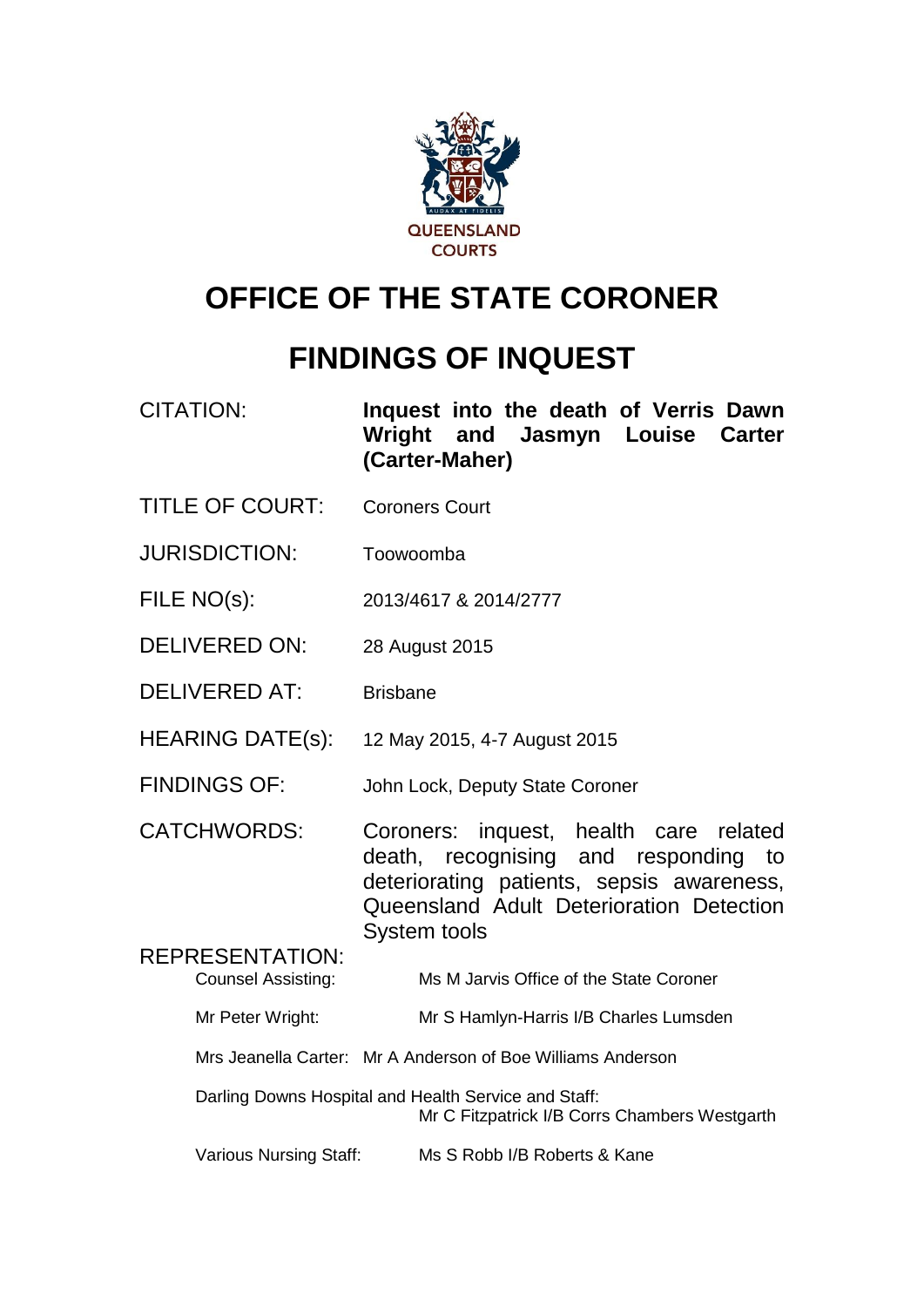# **Contents**

| Adult Deterioration Detection Systems and Sepsis Awareness 5 |  |
|--------------------------------------------------------------|--|
|                                                              |  |
|                                                              |  |
|                                                              |  |
|                                                              |  |
|                                                              |  |
|                                                              |  |
|                                                              |  |
|                                                              |  |
|                                                              |  |
|                                                              |  |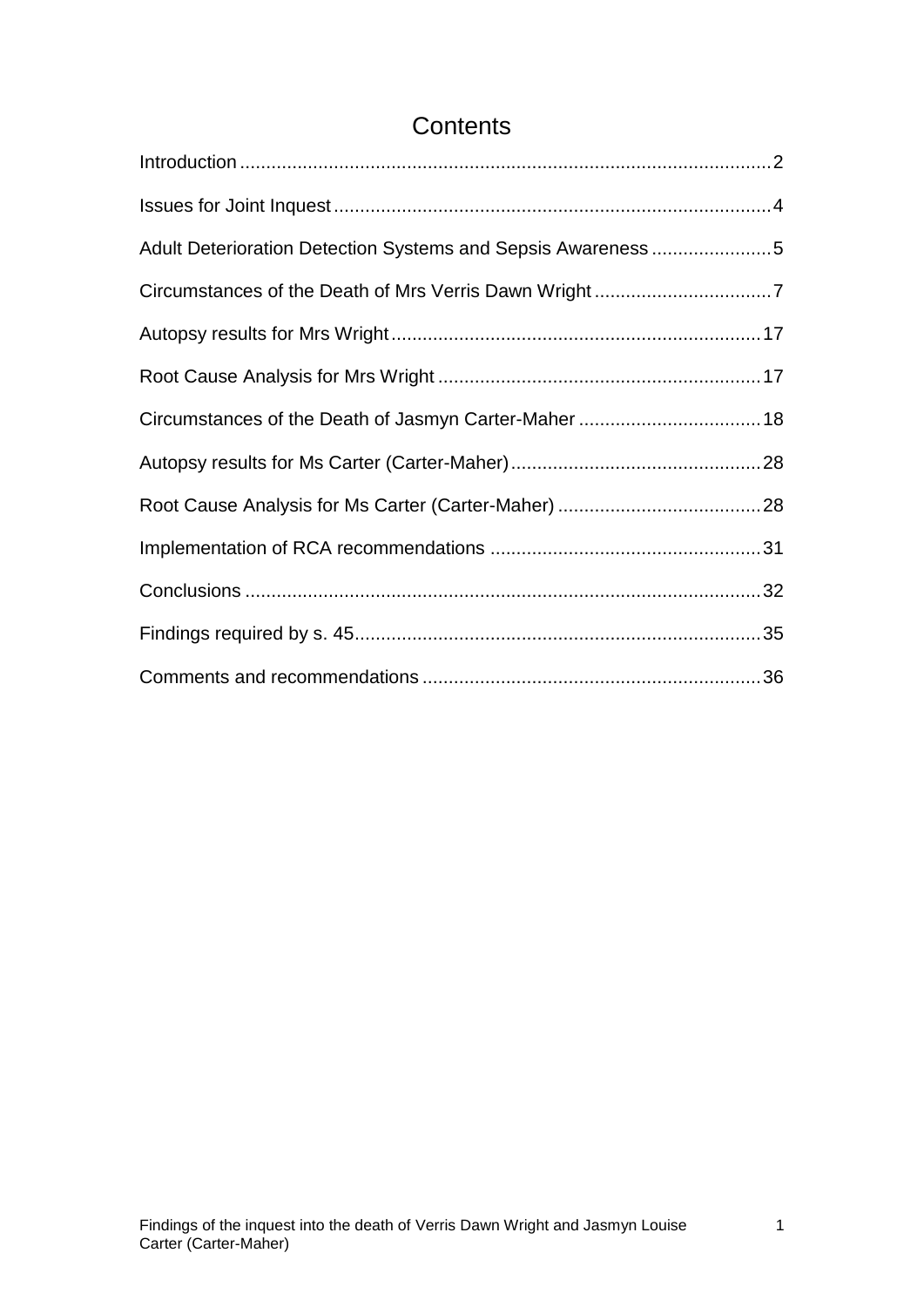# <span id="page-2-0"></span>**Introduction**

- 1. Mrs Verris Dawn Wright was 86 years old when she died at Oakey Hospital on 26 December 2013.
- 2. Mrs Wright had been brought to the hospital by her family two days earlier, on Christmas Eve, with a complaint of abdominal pain and a burning feeling when urinating. She was seen by a doctor, who considered she had a urinary tract infection or kidney stones. Mrs Wright was given pain relief and antibiotics. After several hours, she reported feeling better and was discharged into the care of her family.
- 3. On the morning of Boxing Day, 26 December, Mrs Wright's family again brought Mrs Wright to the hospital. Hospital staff were told that Mrs Wright had started vomiting on the morning of Christmas Day and was experiencing severe abdominal pain as well as urinary incontinence. Being Boxing Day, the staffing of the hospital that day was less than usual, with no office staff, and the Doctor and Director of Nursing on call but not present at the hospital at the time Mrs Wright came in.
- 4. Mrs Wright was assessed in the Emergency Department (ED) by a registered nurse, who took a set of observations of her vital signs at about 8:45am. She was triaged to see a doctor within a 30 minute period. She remained in the ED for the rest of the morning under the care of nursing staff. Attempts were made to have Mrs Wright assessed by the on-call Doctor.
- 5. By late morning and towards midday, Mrs Wright's condition had significantly deteriorated. Blood samples taken around this time showed changes consistent with an infectious illness. Mrs Wright's family were consulted and nursing staff began to treat Mrs Wright palliatively. Mrs Wright passed away a short time later, at 12:30pm.
- 6. From the time that she arrived at the hospital until the time of her death, Mrs Wright had not been seen by a doctor nor had any active treatment been instituted by nursing staff.
- 7. Autopsy confirmed the immediate cause of Mrs Wright's death as septic shock (effectively very low blood pressure due to a severe infection). Signs of sepsis,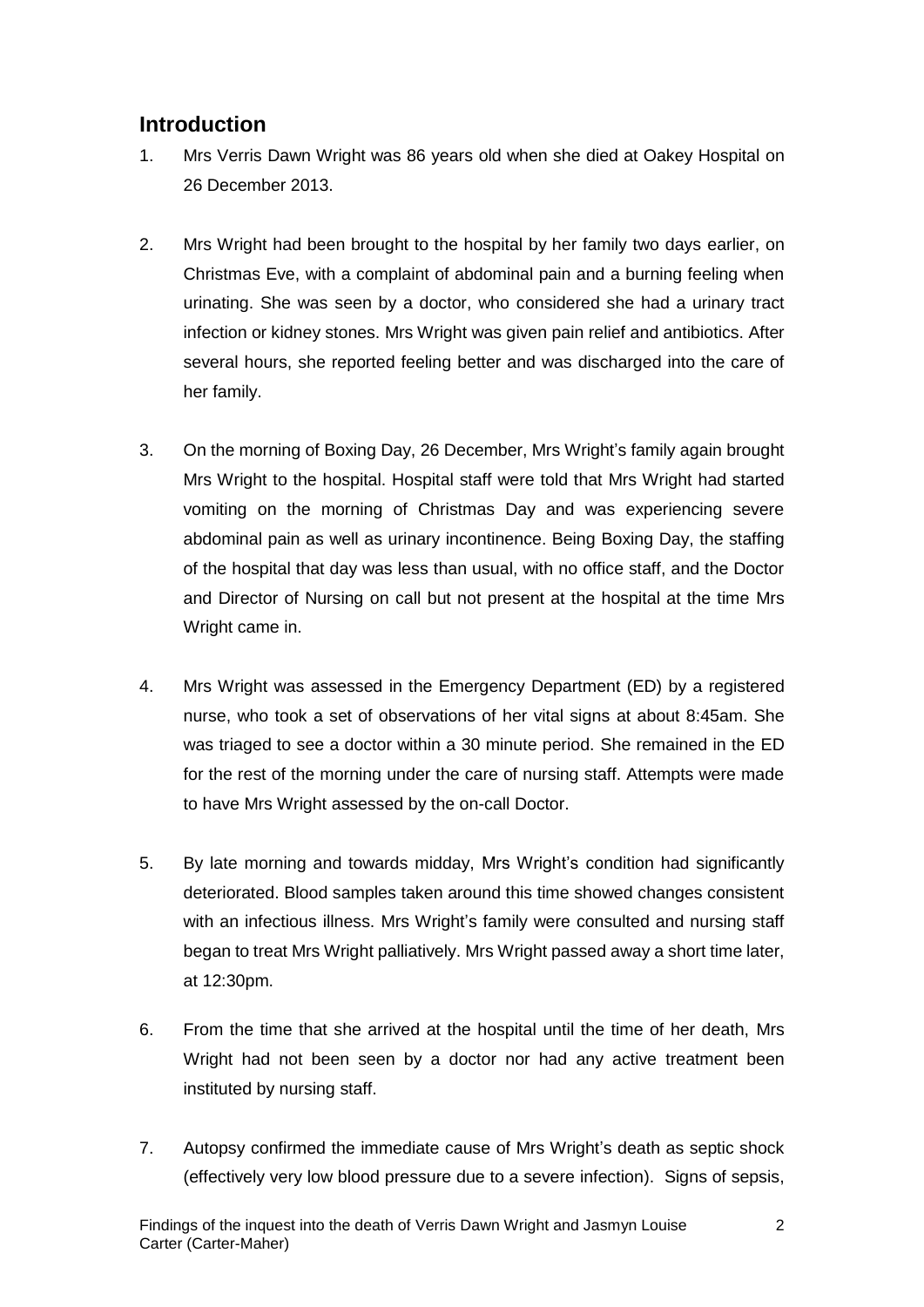which Mrs Wright exhibited at the hospital, included low temperature, fast heart rate, fast respiratory rate and a high white blood cell count. There was no evidence at autopsy of a urinary tract infection.

- 8. As a result of Mrs Wright's death the Darling Downs Hospital and Health Service (DDHHS) conducted a Root Cause Analysis. A recommendation was made that the DDHHS mandate, as a matter of urgency, implementation of a tool to help clinical staff recognise and respond to deteriorating patients. This tool is called the Queensland Adult Deterioration Detection System, or "QADDS".
- 9. In August 2014, some seven months after Mrs Wright's death, a patient died in similar circumstances at the Warwick Hospital, another DDHHS facility. By the time of this admission the QADDS tool (a key recommendation following Mrs Wright's death) was in place.
- 10. Jasmyn Louise Carter (Carter-Maher) was 17 years old when she presented to the Warwick Hospital Emergency Department in the afternoon of Sunday, 3 August 2014. She had played a game of Australian Rules football the day before and was complaining of a headache, dizziness, and aches in her arms and legs. Jasmyn was initially assessed by a doctor and admitted to a ward overnight, where she was given intravenous fluids and pain relief.
- 11. Jasmyn remained in the care of nursing staff that evening, with a doctor not present but available on call. Jasmyn's vital signs were observed and recorded using the QADDS tool. If the recommendations for action noted on the QADDS tool had been followed an emergency call should have been made soon after her attendance at the ED or any time after her admission to the ward, due to Jasmyn's very low blood pressure readings.
- 12. In the early hours of Monday morning, 4 August, Jasmyn began experiencing breathing difficulties. Nursing staff who came to assist observed that a purple rash had developed on Jasmyn's face, abdomen, chest and neck. They were unable to obtain a blood pressure reading from Jasmyn at this time.
- 13. The treating doctor was contacted and advised of Jasmyn's deteriorating condition. A short time after the doctor arrived at the hospital to attend to Jasmyn, she stopped breathing and went into cardiac arrest. CPR and other resuscitation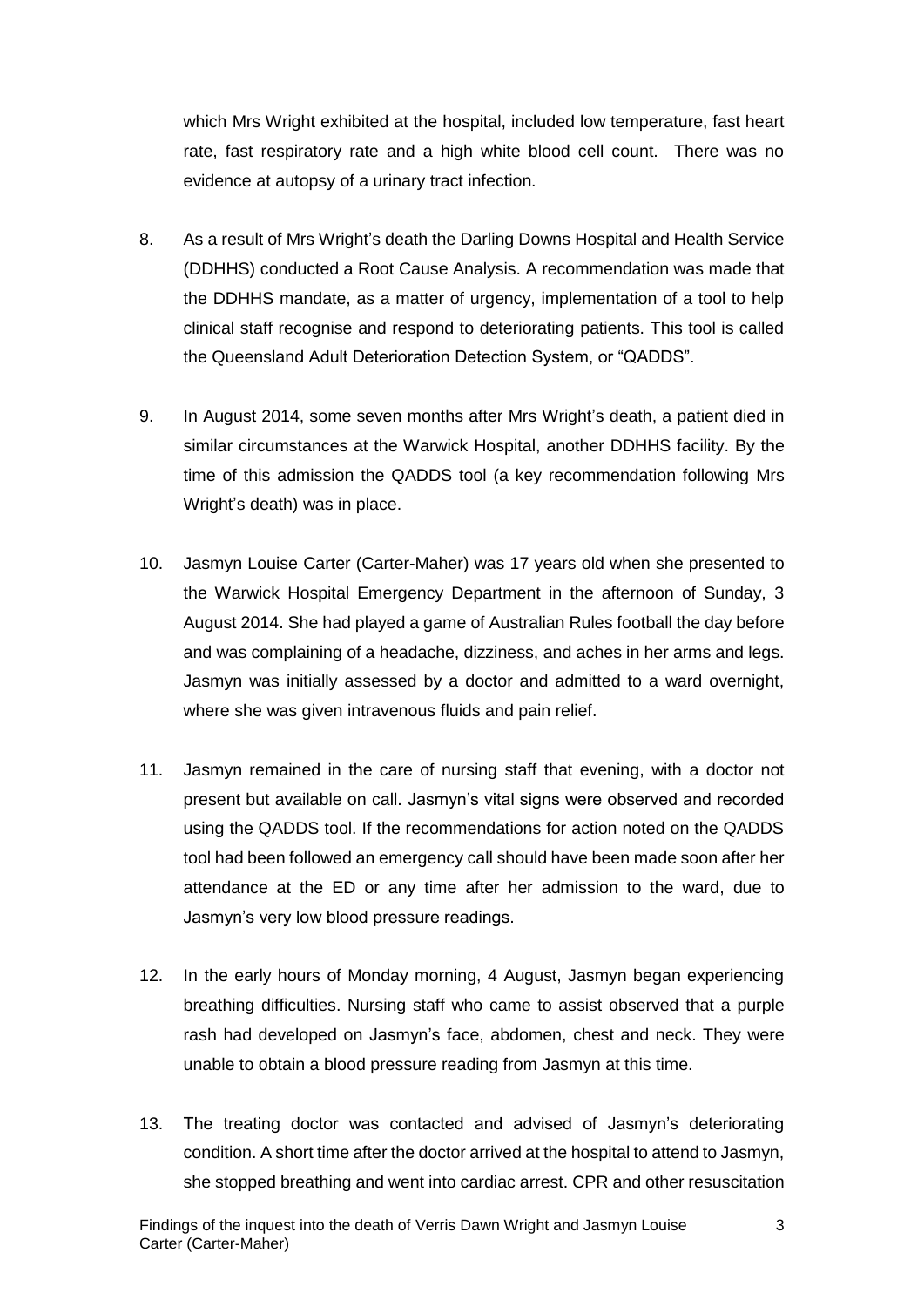efforts were performed, however these were unsuccessful and Jasmyn passed away at around 3:30am.

- 14. Autopsy found the cause of death was due to meningococcal septicaemia, a serious and deadly condition that occurs when meningococcal bacteria enters the bloodstream and multiplies, damaging the walls of blood vessels and causing internal bleeding and organ failure.
- 15. As with Mrs Wright, during Jasmyn's admission her abnormal physiological observations were consistent with her suffering from a severe infection. The underlying cause of Mrs Wright's infection was an obstruction in her small bowel. The source of Jasmyn's infection was meningococcal bacteria. Unfortunately, in both cases, clinical staff appeared to have failed to recognise or explore sepsis as a possibility.

### <span id="page-4-0"></span>**Issues for joint inquest**

- 16. A decision was made to conduct a joint inquest pursuant to s 33 of the *Coroners Act 2003* in relation to these deaths. Although the deaths occurred at different times and places and different causes of death were also apparent, they:
	- Involve the same District Hospital and Health Service;
	- Involve the overarching systemic issue of the clinical detection of a deteriorating patient; and
	- Involve the adequacy (or not) of the Hospital and Health Service's implementation of the Queensland Adult Deterioration Detection System – in Ms Wright's case the tool had not yet been implemented, in Ms Carter-Maher's case the tool had been implemented but arguably was not utilised properly.
- 17. The issues for the joint inquest were settled at a Pre-Inquest hearing as follows:
	- i. The findings required by section 45(2) of the *Coroners Act 2003*; namely the identity of the deceased persons, when, where and how they died and what caused their deaths;
	- ii. The circumstances leading up to each of the deaths;
	- iii. The adequacy and appropriateness of the care provided to Mrs Verris Wright by Oakey Hospital in the lead up to her death;
	- iv. The adequacy and appropriateness of the care provided to Jasmyn Carter-Maher by Warwick Hospital in the lead up to her death; and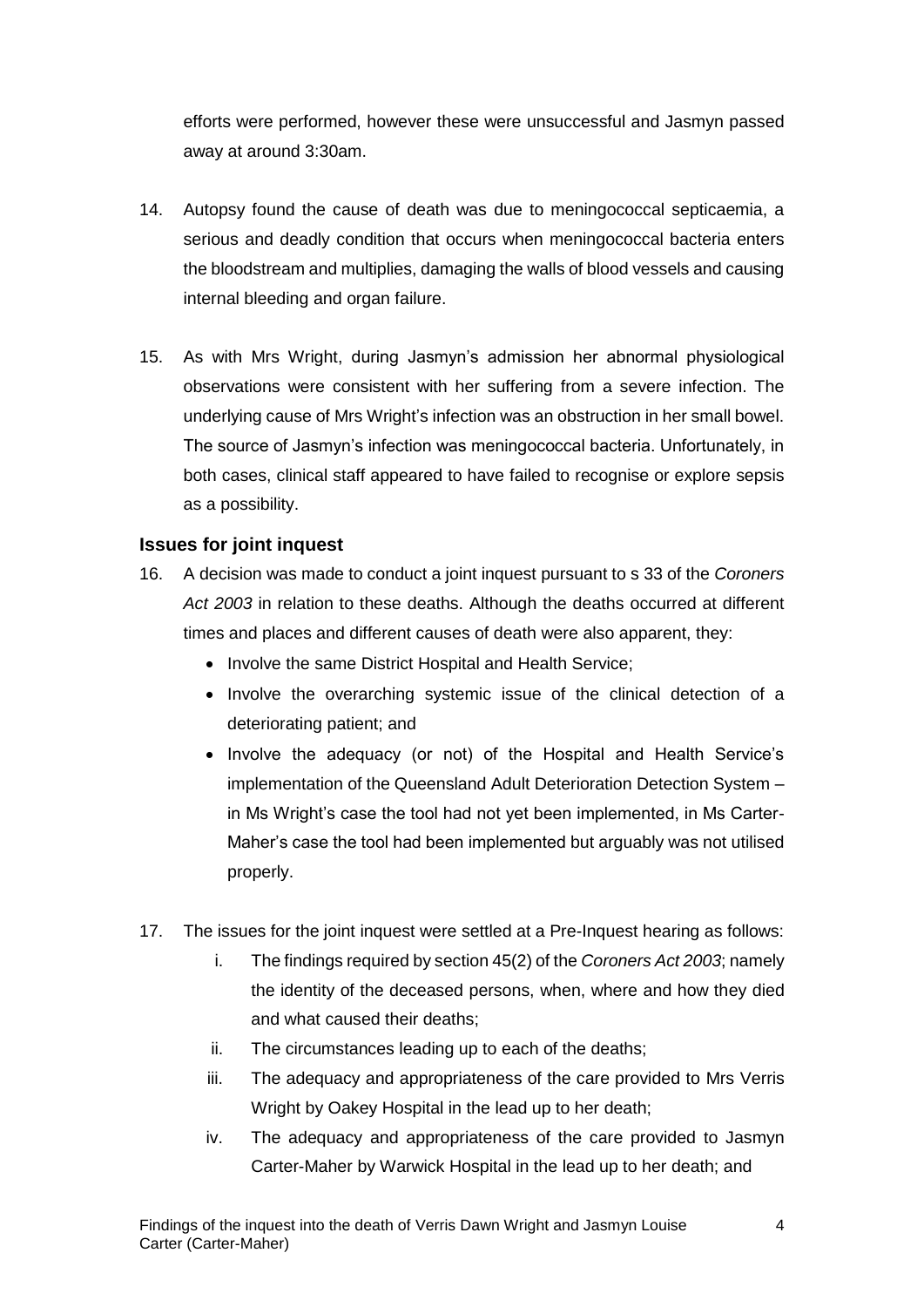v. The adequacy of the Darling Downs Hospital and Health Service's implementation and use of the Adult Deterioration Detection System.

#### <span id="page-5-0"></span>**Adult Deterioration Detection Systems and Sepsis Awareness**

- 18. The failure to recognise and respond to clinical deterioration in a patient has been consistently noted to be a significant factor in many hospital related adverse events. Sepsis is one of the leading causes of death in hospital patients worldwide. Sepsis is a life-threatening condition that arises when the body's response to infection injures its own tissues and organs. Sepsis can present in any patient, in any clinical setting and is a medical emergency. Despite this, awareness of sepsis and the need for prompt and targeted treatment is limited. Patients in the Queensland public health system can deteriorate rapidly if their deterioration is unrecognised and is not managed appropriately.
- 19. The Queensland Patient Safety Unit Nursing Director Ms Elizabeth Robertson provided evidence in the form of a statement and oral evidence at the inquest. The Adult Deterioration Detection System (ADDS) is an early warning and response system. It was developed as part of a research project carried out by the University of Queensland for Queensland Health and the Australian Commission on Safety and Quality in Health Care. The aim of the project was to investigate the design and use of observation charts in recognising and managing clinical deterioration, including the design and evaluation of a new adult observation chart that incorporated human factors principles.
- 20. It was found during the course of the research project that chart design was found to have a statistically significant effect on the number of errors committed whilst recording patient signs, indicating that chart design influenced performance. The chart has been designed with the very specific aim of being a tool to detect patient deterioration, rather than being an all-encompassing general observation chart. The focus of the chart has been on presenting the most important vital signs for detecting deterioration in most patients in a user-friendly manner. The chart that was subsequently developed has been the subject of user testing and various changes have been made as a result of such feedback.
- 21. The Q-ADDS tool charts seven vital signs being respiratory rate, O2, flow rate, O2 saturation, blood pressure, heart rate, temperature, and consciousness. The charts are set out such that they include a system for tracking changes in vital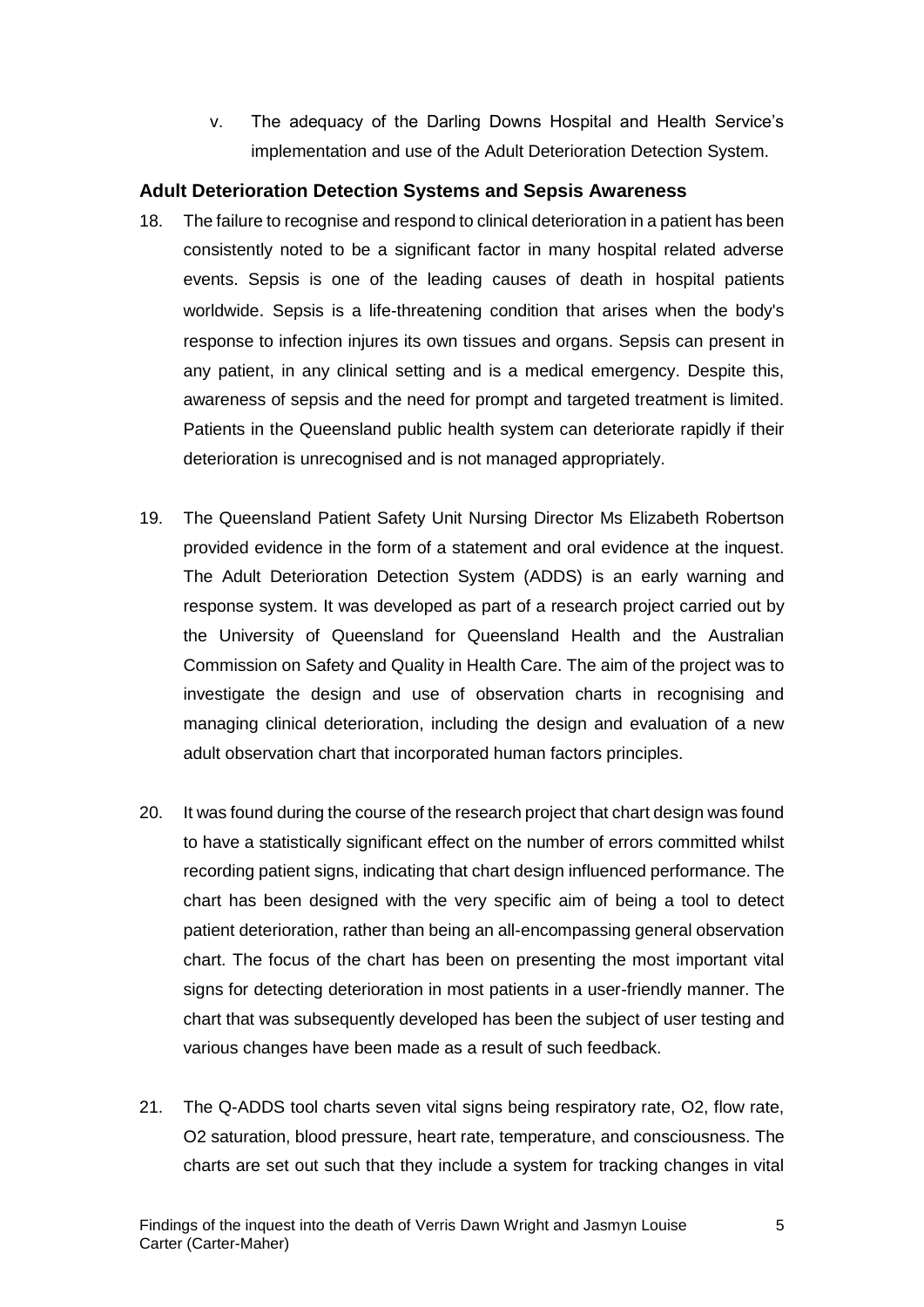signs over time and integrate both a single parameter emergency call and a multi parameter colour-coded track and trigger system to facilitate the detection of deterioration.

22. To date 36 early warning systems have been developed but since the devolution of public sector health services to various hospital and health service districts, there are no statewide policies to mandate the use of early warning and response tools. However, the National Safety and Quality Health Service Standards does require health services to establish and maintain systems recognising and responding to clinical deterioration. Q-ADDS, if used as intended, meets the requirements of the standard.

#### **Q-ADDS chart**

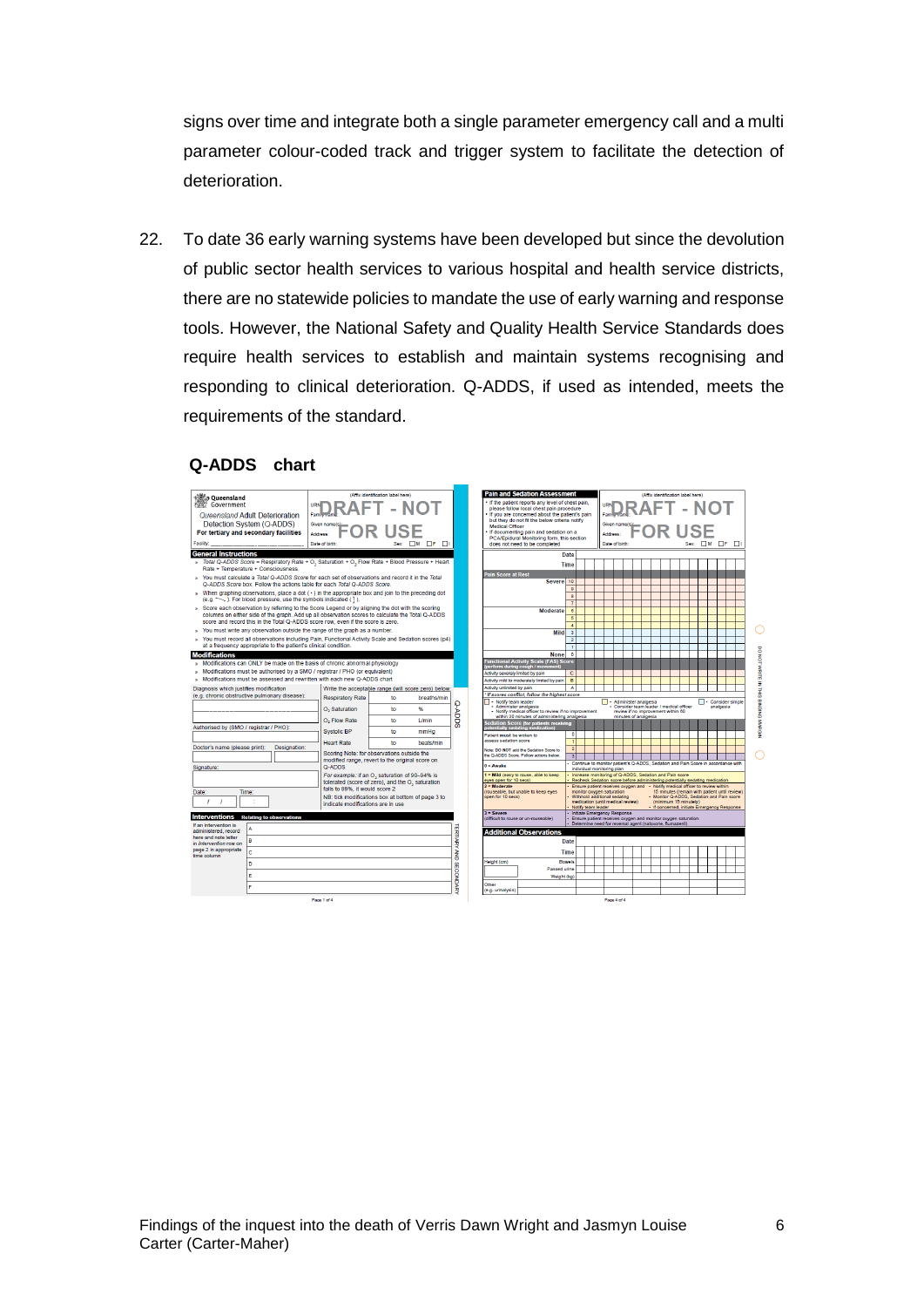

#### <span id="page-7-0"></span>**Circumstances of the Death of Mrs Verris Dawn Wright**

#### *Presentation on 24 December 2013*

- 23. Mrs Wright was an 86 year old woman who presented to the Oakey Hospital late in the afternoon of 24 December 2013. She had experienced sudden onset abdominal pain earlier that afternoon, which had started at her back and radiated around both sides to her front. She denied nausea and vomiting and had a normal bowel habit and appetite. On physical examination her abdomen was soft and there was tenderness on deep palpation in the suprapubic region.
- 24. Mrs Wright was considered to have a urinary tract infection or stones she was treated with analgesia, intravenous fluids and an intravenous antibiotic. She remained stable and wanted to go home. She was discharged into the care of her family at 8:50pm with an oral antibiotic and a laxative.
- 25. Dr Elizabeth Hayem was the GP registrar on call who attended to Mrs Wright that day. As part of her GP practice Dr Hayem worked some weekends and weeknights at the Oakey Hospital. She was initially contacted on the telephone by nursing staff and gave a telephone order for morphine (2.5mg) to be administered to alleviate Mrs Wright's pain and medication for any nausea that may be caused by the analgesia.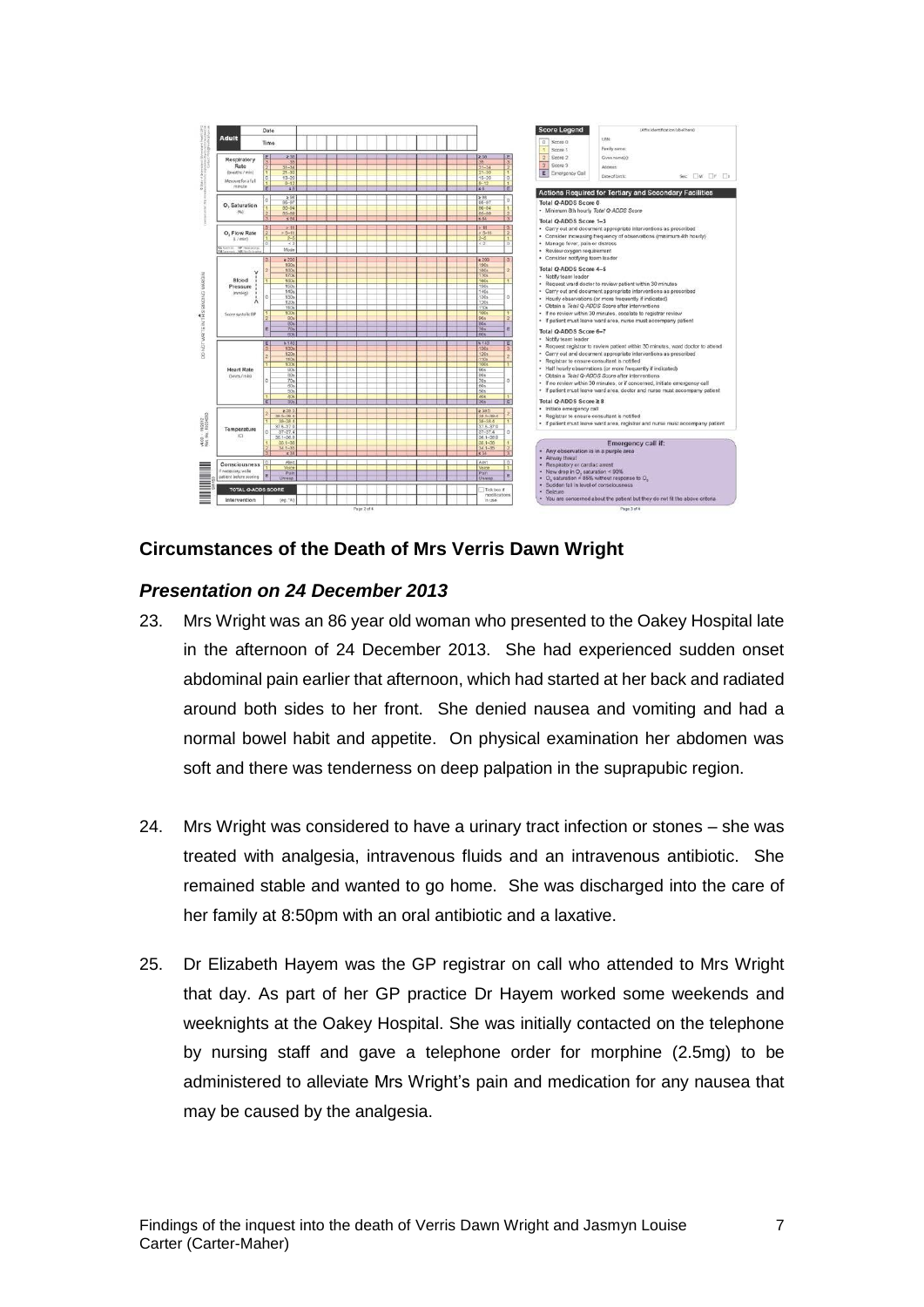- 26. When Mrs Wright was examined by Dr Hayem approximately 40 minutes after presentation she was still experiencing pain and Dr Hayem ordered a further low dose of morphine and medication for nausea. Mrs Wright's vital observations were not concerningly abnormal but she was experiencing burning and stinging when urinating.
- 27. Dr Hayem was told that the abdominal pain had started that afternoon a few hours earlier and had come on very suddenly. She examined the abdomen and noted it was soft, but Mrs Wright did have some tenderness in the suprapubic area. A urine dipstick examination was completed. Her impression was Mrs Wright was suffering from a urinary tract infection or possible kidney stones. She gave orders for her to be given an antibiotic in case she was suffering an infection. Although there was nothing to indicate sepsis she considered it was the case that elderly people do not always mount a normal response to sepsis.
- 28. During the course of the admission of about three hours Dr Hayem prescribed a total of 10mg of morphine to alleviate and settle the pain. She considered this to be a normal to small dose and would not mask any severe condition that may have been present. As well Mrs Wright's vital signs were within range with a normal pulse and no tachycardia or fever. She also ordered an x-ray to look for any signs of kidney stones. The x-ray was not completed.
- 29. Dr Hayem recalls chatting to Mrs Wright's son and his wife at a local cafe whilst she was taking a dinner break. She had noted Mrs Wright appeared to be a fit lady for her age and high functioning and this was confirmed in this discussion.
- 30. Dr Hayem reviewed Mrs Wright on her return and noted she had improved and seemed keen to go home. Urine was sent to pathology for examination. On reexamination she found Mrs Wright had improved and was feeling better. She was no longer experiencing any pain. Dr Hayem provided Mrs Wright with a prescription for antibiotics and a laxative in case she suffered constipation from the analgesia. She was satisfied Mrs Wright had improved sufficiently to be discharged home and recalls she walked out normally with her family.
- 31. Dr Hayem was unsure as to why the x-ray was not completed but believes this was on the basis Mrs Wright's pain had alleviated. She agreed an x-ray can pick up a bowel obstruction, but not always and not in the early stages. She had not considered a bowel obstruction as Mrs Wright had been eating normally, her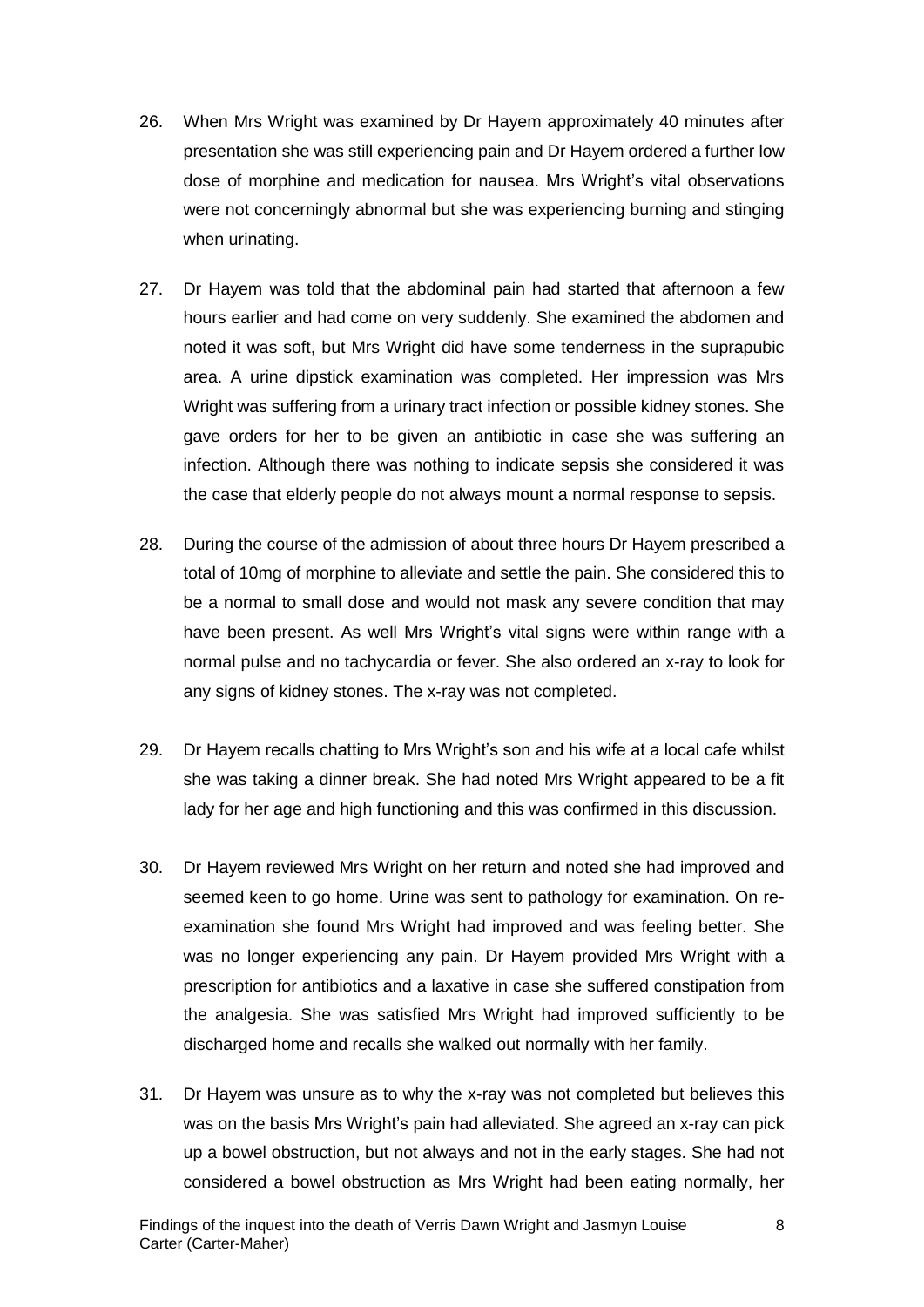bowel had been moving and on examination there were bowel sounds. Dr Hayem was clear that notwithstanding the proximity of the Christmas festivities she would not have discharged Mrs Wright if she considered she remained unwell.

- 32. In hindsight, Dr Hayem considers the pain may have been related to an early bowel obstruction but it was not obvious to her given the bowel habits were normal and she was not vomiting. She gave advice Mrs Wright should return if there was a change and was aware Mrs Wright was seeing another GP in town on 27 December and made a note to contact the GP to handover the current presentation.
- 33. When asked what she might now do differently Dr Hayem said she would have proceeded with the x-ray (this may have shown if there was any gas in the abdominal cavity) and would have monitored her for perhaps an extra hour.

# *But for the sake of charged telephones-presentation on 26 December 2013*

- 34. The following are the main players in the drama of errors that followed:
	- Registered Nurse Jacqueline Delaney. She was the most senior rostered nurse at the hospital that day and was looking after the acute ward and provided cover for the Emergency Department. She had been an Assistant in Nursing since 2001 mainly involved in the nursing home. She completed her Bachelor of Nursing in 2011 and had almost completed her 12 month term and studies to take her to the next level in nursing.
	- RN Deborah Honan. She also had been an AIN for many years and had completed her nursing qualifications in the 12 months prior. Her experience was mainly associated with the nursing home. She was rostered for the nursing home and providing assistance as required to RN Delaney.
	- Director of Nursing Matthew Boyd had 28 years as a RN and very experienced. Was rostered on call that day and in fact physically present at the hospital for most of the morning.
	- Dr John Hall. Had taken the admirable pathway of specialising in rural and remote medicine and very well qualified to do so. Was the Medical Superintendent and rostered as on call for 24 hours commencing at 8 am on 26 December. He had a right of private practice, which seems to be mainly associated with the nursing home as his patients.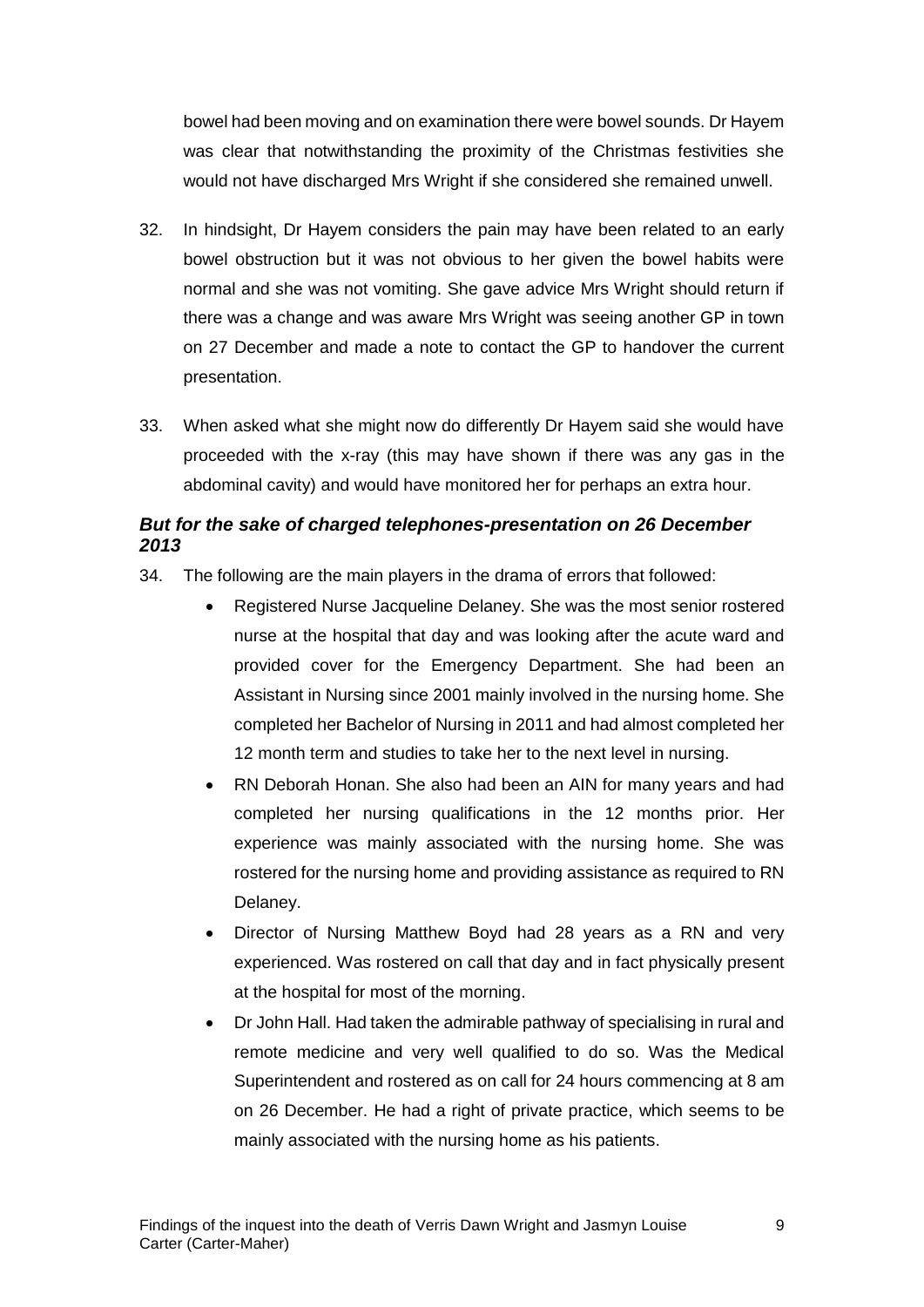- 35. The following describes some of the infrastructure that formed the basis for the drama that followed:
	- Oakey is a small rural hospital. There was an acute ward with 8 beds and an ED with two beds and a waiting room. There was an x-ray room from which qualified/trained staff including some wardsmen could take x-rays. If not on duty there was someone on call. There was only skeleton staff at the hospital that day. RN Delaney described the shift as busy, a position confirmed by observations of RN Honan and DON Boyd
	- There was a doctor's house on the grounds utilised by doctors on call. Dr Hall had a house in Toowoomba but used this hospital house when on duty or on call.
	- There was a handheld telephone with a line going into the hospital and found in the nurse's station attached to the acute ward. Usually this was utilised by the nurse in charge to the acute ward and carried with him or her during their duties. On this day it had been left out of the charging cradle and was uncharged and had to be left charging during the first few hours of the shift.
	- Dr Hall had a Queensland Health mobile telephone as well as his own private mobile. Although the Director of Nursing and other doctors knew the private number it is less clear that nursing staff were aware of the private number and RN Delaney certainly did not. Although Dr Hall was sure both of his mobile numbers were usually listed on the on call roster placed on the wall in the nurse's station it is clear that the roster for the current period omitted that private number.
	- The QH mobile of Dr Hall was flat and in his motor vehicle. He had taken it with him over Christmas but did not have a charger. He did not locate a charger until after these events. He admits it was remiss of him to be faced in this position and that he did not telephone the hospital to tell them.
	- Dr Hall did not like receiving long messages from nurses and he utilised a voice to text 10 second message service. His expectation was that if nurses could not initially get him they would keep on trying.

#### *Events of 26 December 2013*

36. On the morning of Christmas Day, Mrs Wright started vomiting. She presented to Oakey Hospital at some time before 8:45am on Boxing Day.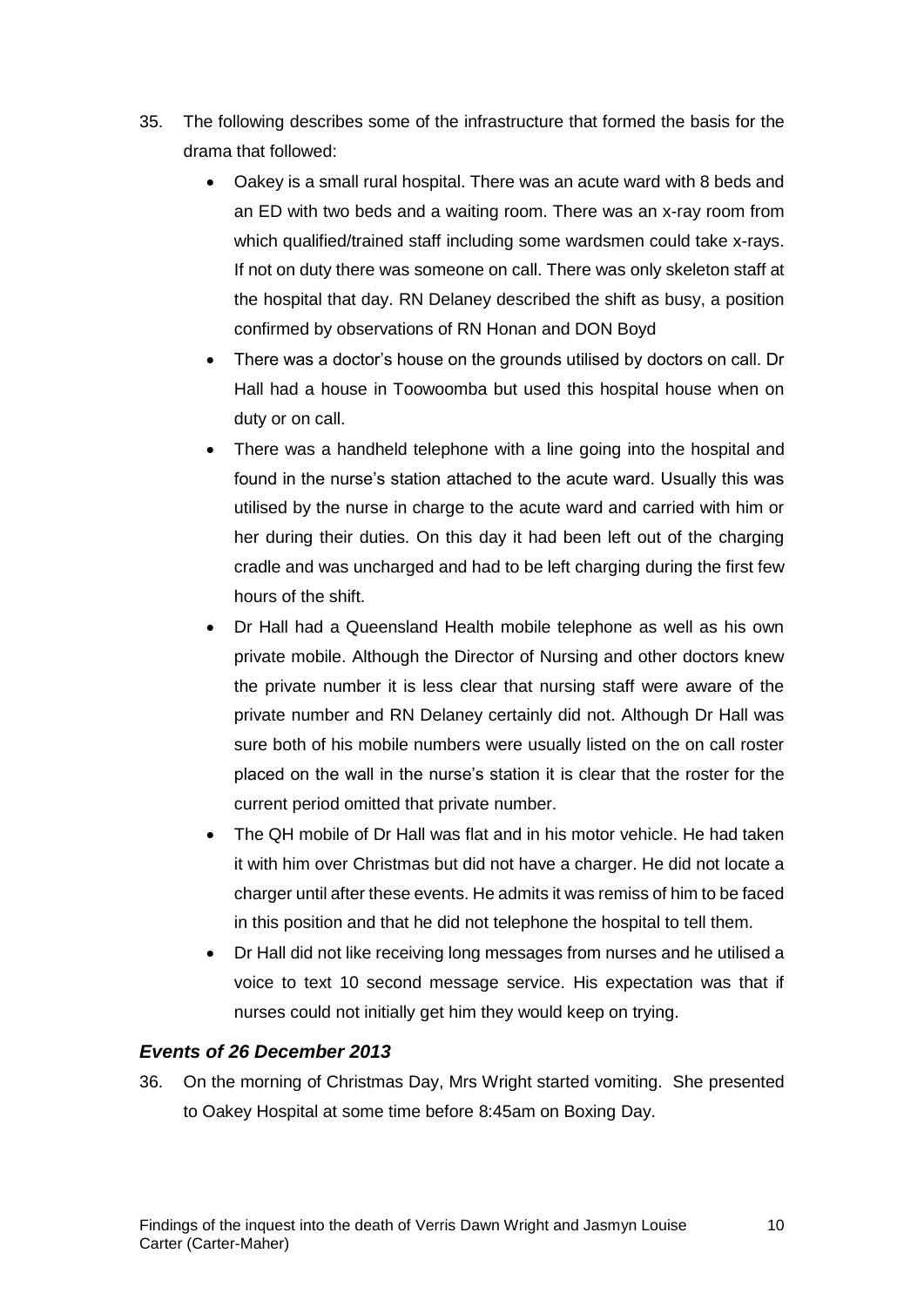- 37. RN Honan was approached by the cleaner who told her there was someone in the Emergency Department who was quite upset as their mother was sick. She went straight to the ED and made some initial enquiries of the family to find out what was wrong. She walked Mrs Wright to the ED resuscitation room where she took a set of observations. The temperature was low and she took it again to check as sometimes the equipment did not work. RN Honan stated she was then going to get the clinical nurse to review her. RN Delaney was the most senior registered nurse and RN Honan spoke to her and mentioned the low temperature and they both then went back and performed a set of observations.
- 38. RN Delaney noted the symptoms included vomiting, severe abdominal pain and urinary incontinence. The observations recorded in the Rural Emergency Flow sheet at 8.45 am were:
	- temperature 33.5 degrees
	- pulse 99bpm
	- blood oxygen saturation 92% but noted to drop to 87% at one point
	- blood pressure 111/73
	- GCS 14/15. (Scored as 15 in the record but error in addition and should have been 14. Not significant)
- 39. They applied blankets and heat packs to try and warm her and gave Mrs Wright oxygen through nasal prongs. Observations were again conducted at 8:55am with similar results but Mrs Wright was by this time receiving supplemental oxygen.
	- temperature 33.5 degrees
	- pulse 99bpm
	- blood oxygen saturation 97%
	- blood pressure 97/70
	- Respiration 32
- *40.* RN Delaney applied a triage category of 3 which meant a doctor should see the patient within 30 minutes. She then telephoned Dr Martin Byrne as she thought he was the rostered on-call doctor but he told her he had just finished. It is apparent Dr Byrne and Dr Hall conducted an earlier handover of patients although Mrs Wright would not have been one of them. He informed her that Dr Hall was the on-call doctor although Dr Byrne indicated he would assist if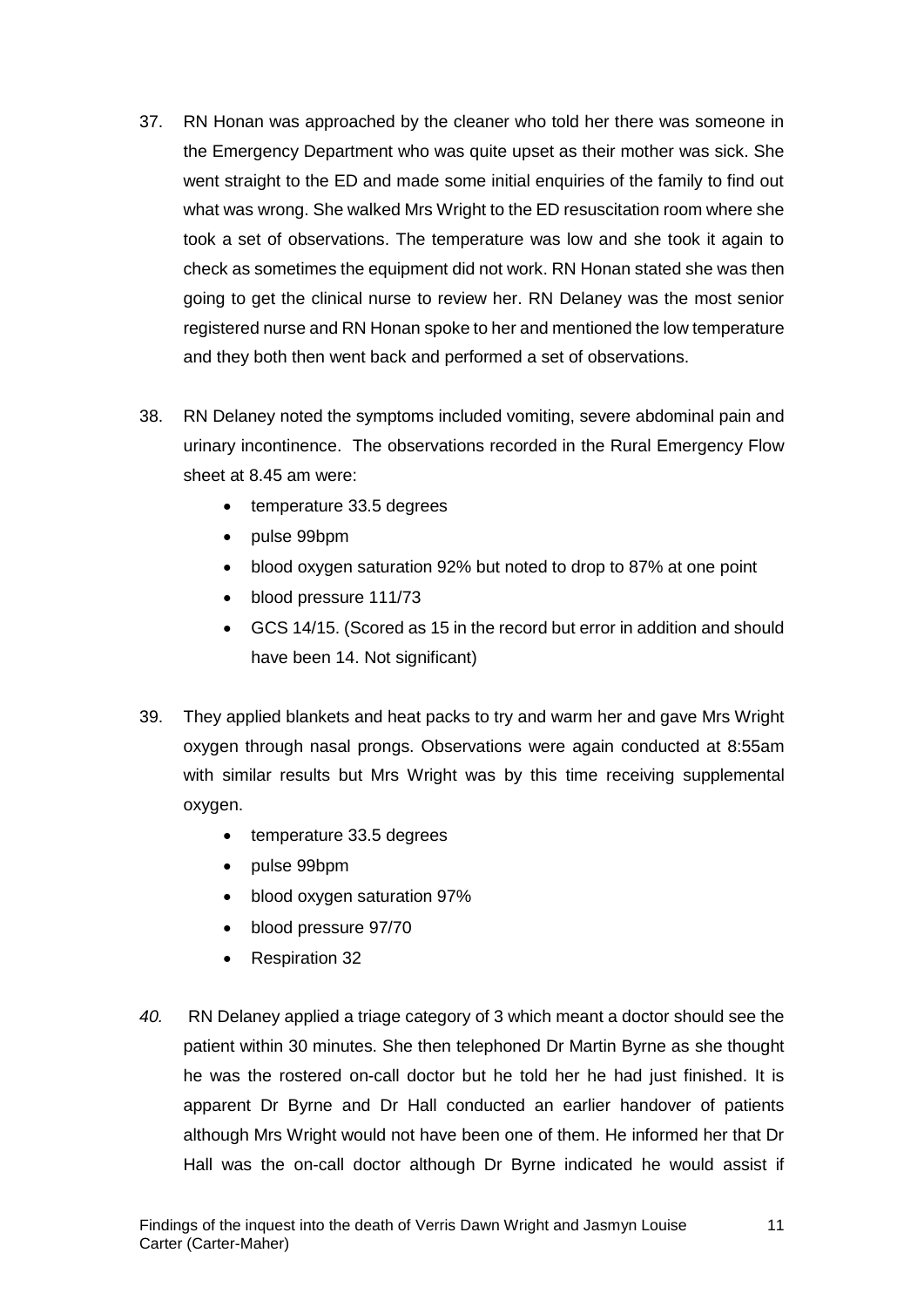necessary. RN Delaney then telephoned Dr Hall on the mobile number provided on the on-call list but did not receive an answer and left a telephone message *"Hi John it is Jacqui at the hospital. Can you ring me. Bye".*

- 41. At about 9:30 am Dr Hall telephoned the hospital. This was not in response to the message left above. The call was received by RN Honan on the telephone that was charging, which in usual circumstances would have been taken by RN Delaney. Dr Hall told RN Honan he was on his way and was about half an hour way. Dr Hall then asked me if there was anything else he should know about. RN Honan was aware that RN Delaney had left a message for him earlier so assumed he had been in contact with her. Based on this, and as there was nothing for him to attend to in the nursing home she said no. She then yelled down the corridor to the acute ward and said that Dr Hall was going to be there within half an hour.
- 42. Endorsed Enrolled Nurse (EEN) Snow was rostered on the day shift in the acute ward. She was aware of a patient in the ED who had an unusually low temperature. RN Delaney told her that she had telephoned Dr Hall and left a message for him. She recalls RN Honan telling everyone that Dr Hall was on the telephone and would be here in the half hour, which would bring the time to about 10 am.
- 43. At 9:35 am RN Delaney performed another set of observations. There were improved results as far as oxygen saturation and blood pressure but the temperature was still very low:
	- temperature 33.6 degrees
	- pulse 97bpm
	- blood oxygen saturation 100%
	- blood pressure 116/75
	- Respiration 32
- 44. RN Delaney then attended to other patients and triaged them. She recalls speaking to DON Boyd but did not provide him with any clinical information or observations about Mrs Wright as she believed the on-call doctor was on his way. Sometime after 10:30 am she again telephoned Dr Hall and when the call went straight to message bank she decided not to leave another message.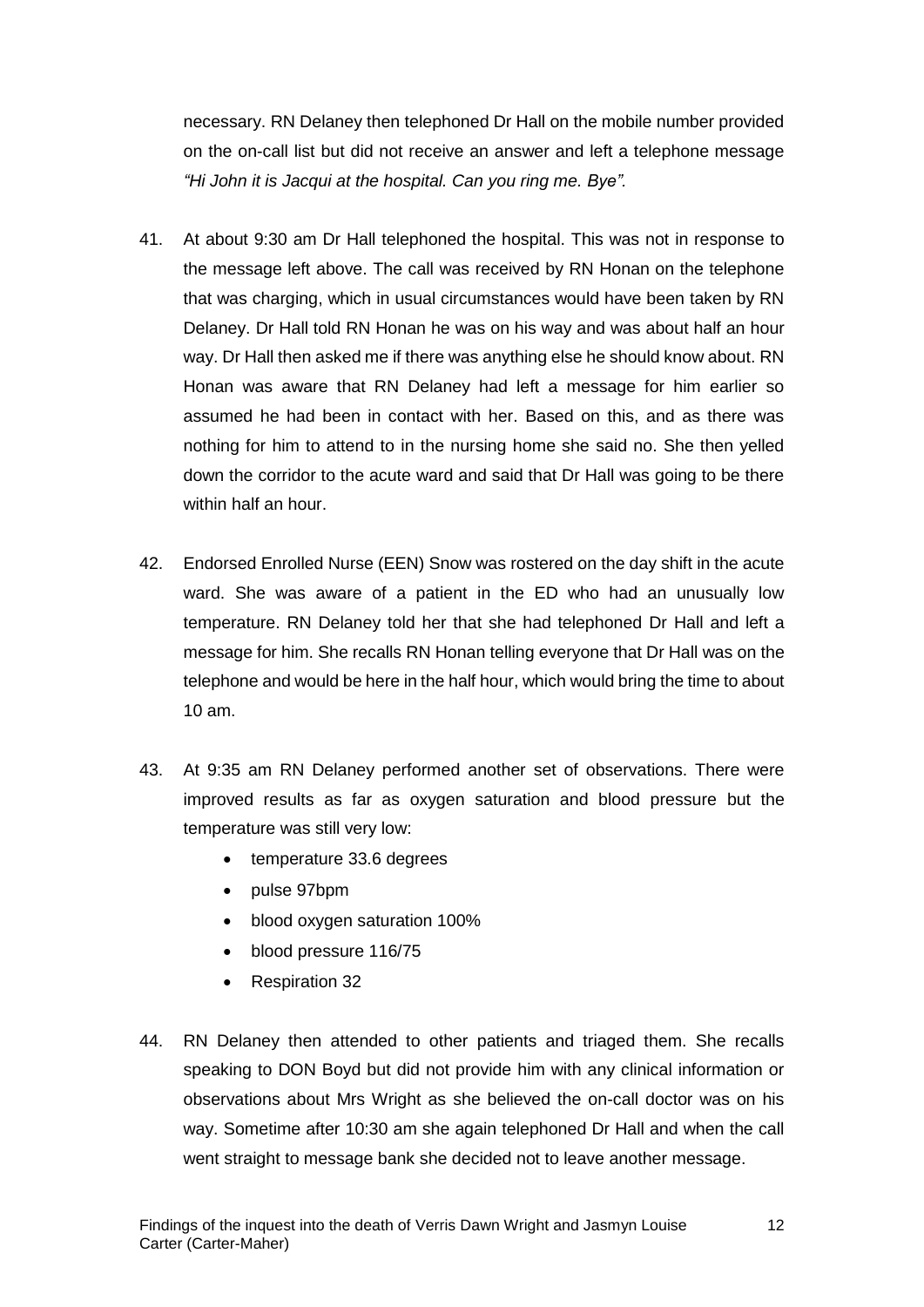- 45. At approximately 10:40 am RN Honan checked again on Mrs Wright. She performed another set of observations which were unchanged. She recorded the observations on a piece of paper as she did not have access to the chart at the time. It was her intention to record them on the Rural Emergency Flow Sheet when she had a chance and she says it was an oversight that she did not do this. Although RN Honan says she may have done some further observations during the morning these are not recorded anywhere but she says they were unchanged.
- 46. Some-time around 11:20 am Mrs Wright's family requested a bed pan and RN Delaney attended to her. She noted a slight increase in confusion. At around 11:25 to 11:30 am she returned to remove the pan and noted Mrs Wright was confused and was unable to focus or respond to questions asked of her. She immediately telephoned the ward for assistance and RN Honan came immediately.
- 47. RN Honan recalls that at about 11:40am RN Delaney asked for assistance as she was having difficulty getting Mrs Wright off the bed pan. When she arrived she noticed that Mrs Wright had deteriorated. RN Delaney again telephoned Dr Hall and left a message saying he was needed. This message denoted more urgency and said "*Hi John its Jacqui at the hospital again. We need you in here. Just give me a call back".* Of course he did not receive this call as it was sent to the mobile which was not charged.
- 48. RN Honan then informed DON Boyd about the rapid deterioration. She then heard DON Boyd talking to the on-call doctor on a private number, saying that the nurses were expecting him hours ago and there was a patient in the ED and she was deteriorating. She can say that Mrs Wright had visibly deteriorated at around 11:40 am.
- 49. DON Boyd had attended at the hospital during the morning although he was not rostered to work but was on call. He recalled that it was not until about 11:30am that he was informed by RN Delaney and RN Honan that Mrs Wright was deteriorating quickly and that three messages had been left on Dr Hall's work mobile and Dr Hall had not responded to the messages.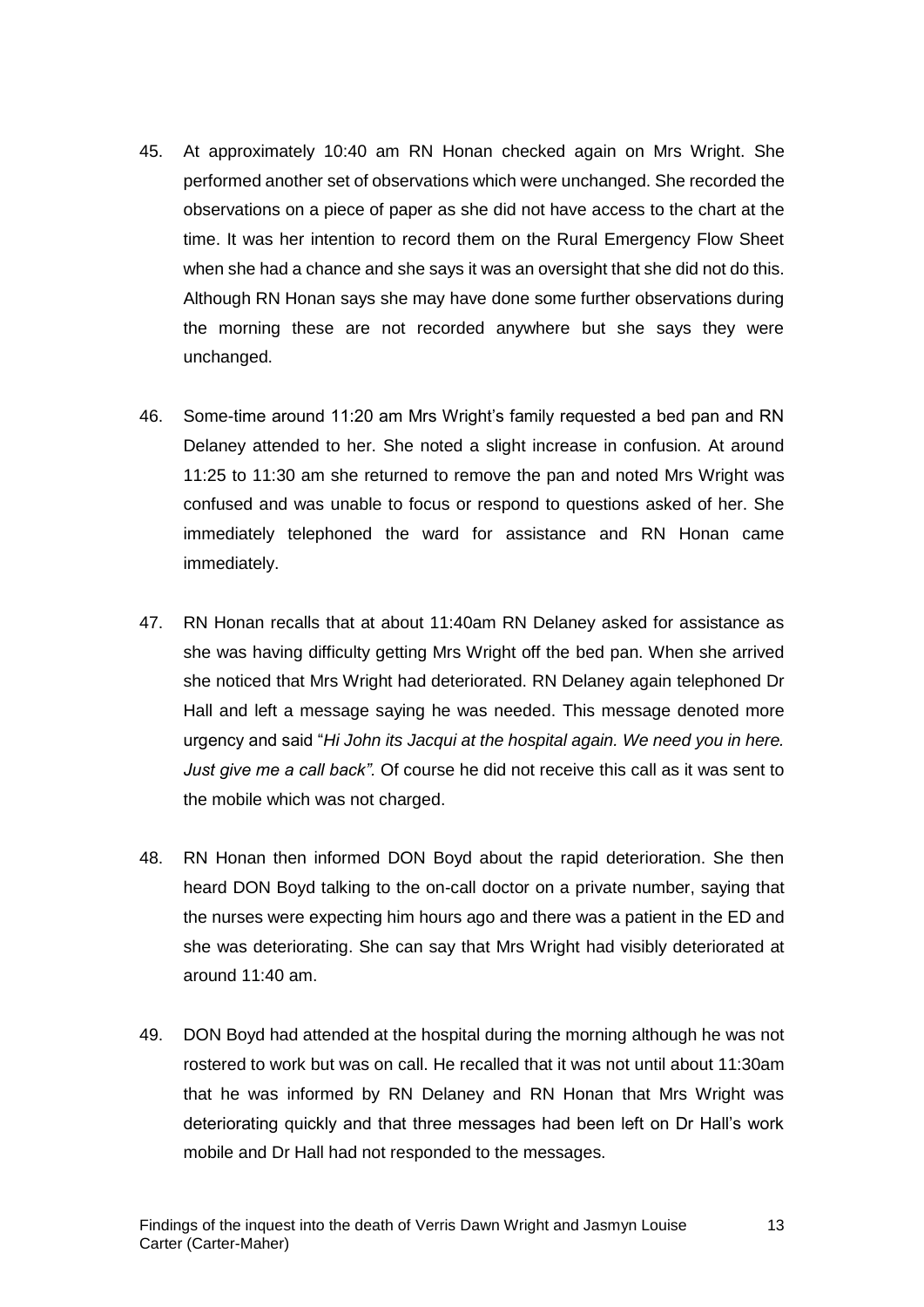- 50. DON Boyd then used his own mobile to telephone Dr Hall on his private mobile at about 11:58 am. DON Boyd had not at this stage seen Mrs Wright and only knew she was deteriorating. DON Boyd in fact started the conversation with Dr Hall as an enquiry as to Dr Hall's well-being and whereabouts as he had not presented at the hospital, and this was unusual. Dr Hall said he was not aware that he was to see Mrs Wright in the ED. DON Boyd did not discuss Mrs Wright's specific observations with Dr Hall at the time as he was only aware Mrs Wright was deteriorating and was not aware of the seriousness of her clinical condition. He expected Dr Hall to arrive soon. Dr Hall did not attend until between 45 minutes to an hour later.
- 51. When DON Boyd walked into the resuscitation room he immediately concluded Mrs Wright was in pre-arrest and was dying.
- 52. A further set of observations were not taken again until midday. These showed a significant deterioration with the following results:
	- Temperature 34
	- Pulse 35bpm
	- Blood oxygen saturation 74%
	- Blood pressure 60/42
- 53. DON Boyd then discussed with Mrs Wright's son and family her condition and the options available to her. The family were concerned and anxious about the rapid deterioration and wanted someone to do something. DON Boyd says the decision was made for Mrs Wright to be kept comfortable and he started intravenous fluids at 12:15 pm. Mrs Wright died at 12:30 pm. DON Boyd had not documented an Acute Resuscitation Plan given there was very little time. The family have expressed concerns that this discussion was unsatisfactory on the basis it was not clear to them what was being asked of them. Having heard DON Boyd give evidence I can fully understand why that might be as DON Boyd does express himself in a rapid manner.
- 54. Blood samples taken at 12:15pm showed changes consistent with an infectious illness.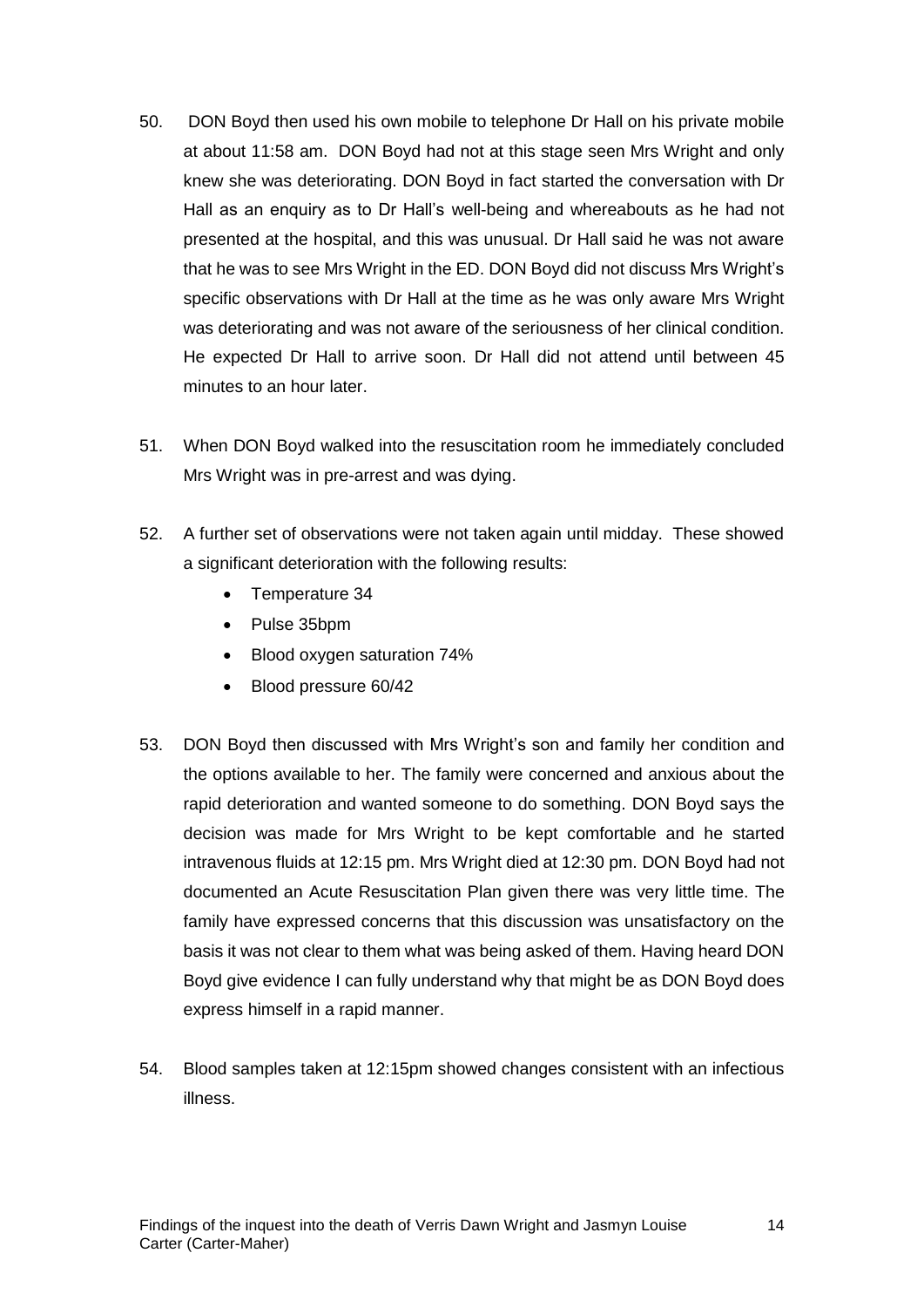- 55. RN Delaney states that when Dr Hall arrived at between 12:45pm and 1pm he said words to the effect that he was annoyed this had happened without him being phoned. She informed him that she had telephoned him three times and left two messages. He asked which telephone had been called and said that it was no good ringing that telephone as it was flat. He enquired as to why the matter was not escalated sooner and she informed him that she had received a message that he would arrive within 30 minutes after he had telephoned the hospital. He denied that he had said this. He said he had telephoned the hospital as a courtesy to see if there was anything he should know about. She told him she had tried to telephone him again when Mrs Wright's condition had deteriorated. He said he was at the doctor's residence, which is located on the hospital property for the past hour and asked why someone did not come over to get him. He was told they were not aware he was in the house.
- 56. RN Delaney was extremely distressed about the death of Mrs Wright and the impact on the family. The following day she and DON Boyd reviewed the documentation and retrospectively completed an intravenous fluid order sheet, which she initialled as nurse two.
- 57. Dr Hall arrived between 12:45 and 1 pm. During a conversation with him DON Boyd realised Dr Hall was unaware of Mrs Wright's presentation to the ED and of the seriousness of her condition. RN Delaney stated that she had left three messages for him on his work mobile, Dr Hall stated that his phone was flat. DON Boyd did not document his involvement in the care of Mrs Wright until the following day and he stated he was mostly distressed by the unexpected outcome.
- 58. Dr John Hall recalls discussing with Mrs Wright's family after her death that they were concerned that medical staff were not notified about their mother's deteriorating condition and a doctor did not attend prior to the death. He told them he had not come to the hospital earlier as he was never informed of the seriousness of her condition, the premorbid state she had developed, her imminent death or the fact that she was being treated with palliative care. He apologised for the lack of communication to the family and assured them he would be reporting the case and that it would be thoroughly investigated. They declined his offer of a non-coronial autopsy.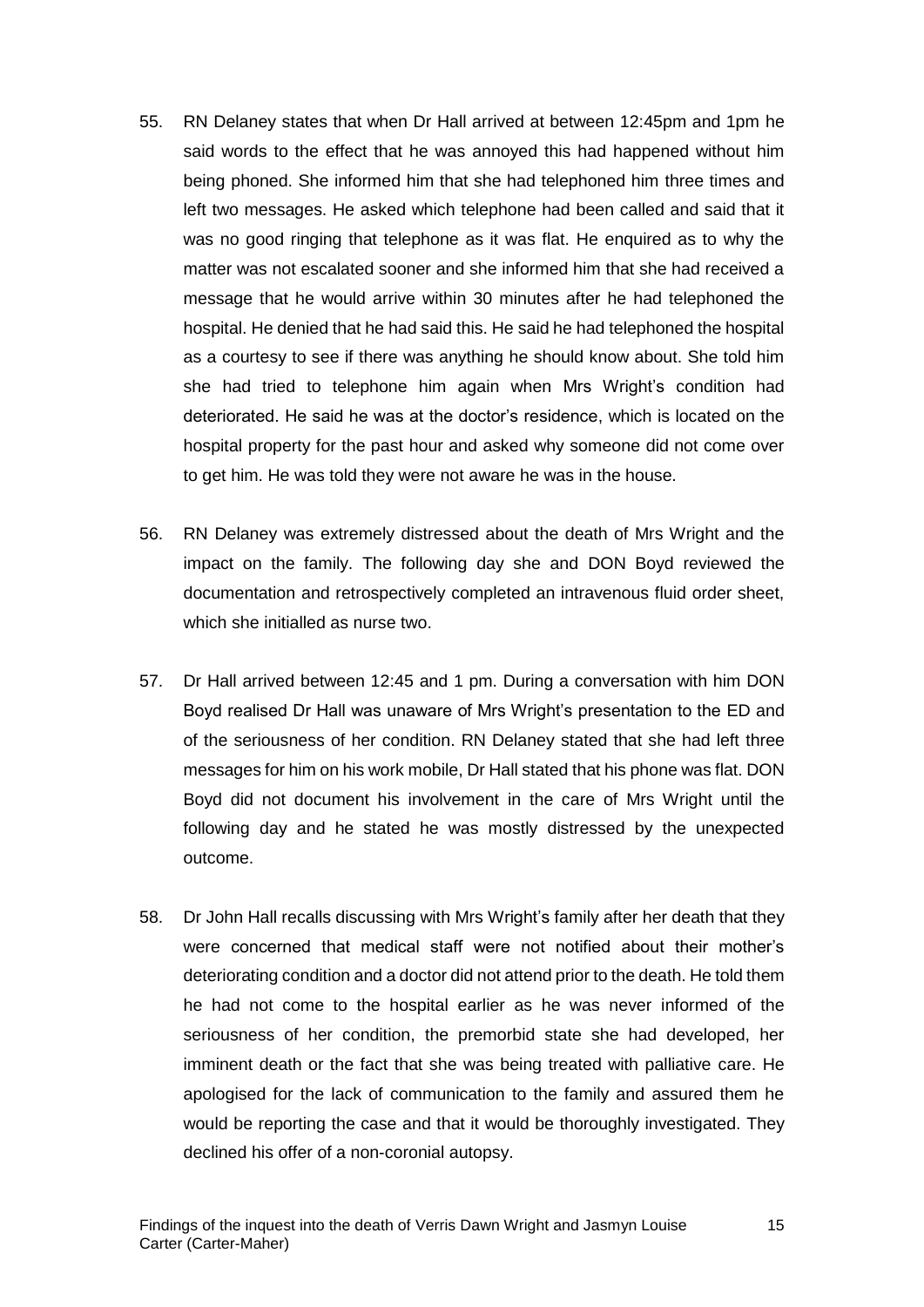- 59. Dr Hall states that Mrs Wright should have been triaged as a category one (requiring emergency attention) and not a category three. He considers that given Mrs Wright's high level of premorbid function; her minimal medical history; and the history of her recent presenting complaint. He stated that if emergency investigations and treatment had been delivered on presentation, including pain relief, appropriate intravenous antibiotics and intravenous resuscitation, Mrs Wright may have had a better chance of survival.
- 60. Dr Hall stated that Mrs Wright's arrival should have been communicated to the medical practitioner. The observations at 8:55 am worsened without a medical practitioner being informed. By 12 midday Mrs Wright was in a premorbid state.
- 61. Dr Hall stated he telephoned the hospital at about 9:51am to see if anything needed to be attended to urgently. He was notified by the registered nurse that there was a case in the ED but was not given clinical or triage details nor was he told that the patient was critical or urgent and he was not requested to attend urgently. He did inform the registered nurse that he would be heading in soon.
- 62. Dr Hall states that 11:48 am when he was telephoned by DON Boyd, he should have been informed of Mrs Wright's condition and requested to urgently attend at the hospital. DON Boyd should have discussed the palliative care proposal with him and sought orders for such care.
- 63. Dr Hall agrees it was remiss of him to not have his QH mobile charged or to inform staff when it was not.
- 64. Dr Hall was of the view that looking at the recorded vital signs observations the level of acuity was such Mrs Wright should have been observed regularly at every 15 minutes. He considers the Q-ADDS tool is a good step in the right direction and is aware it is now available and is used. It is particularly useful for the recognition of sepsis as a low temperature is not often recognised as serious. Dr Hall retrospectively utilised the Q-ADDS chart and considered that it would have clearly indicated a need for immediate action at the 8:55 am set of observations. He said it was clear the level of urgency was not recognised and therefore there was no escalation.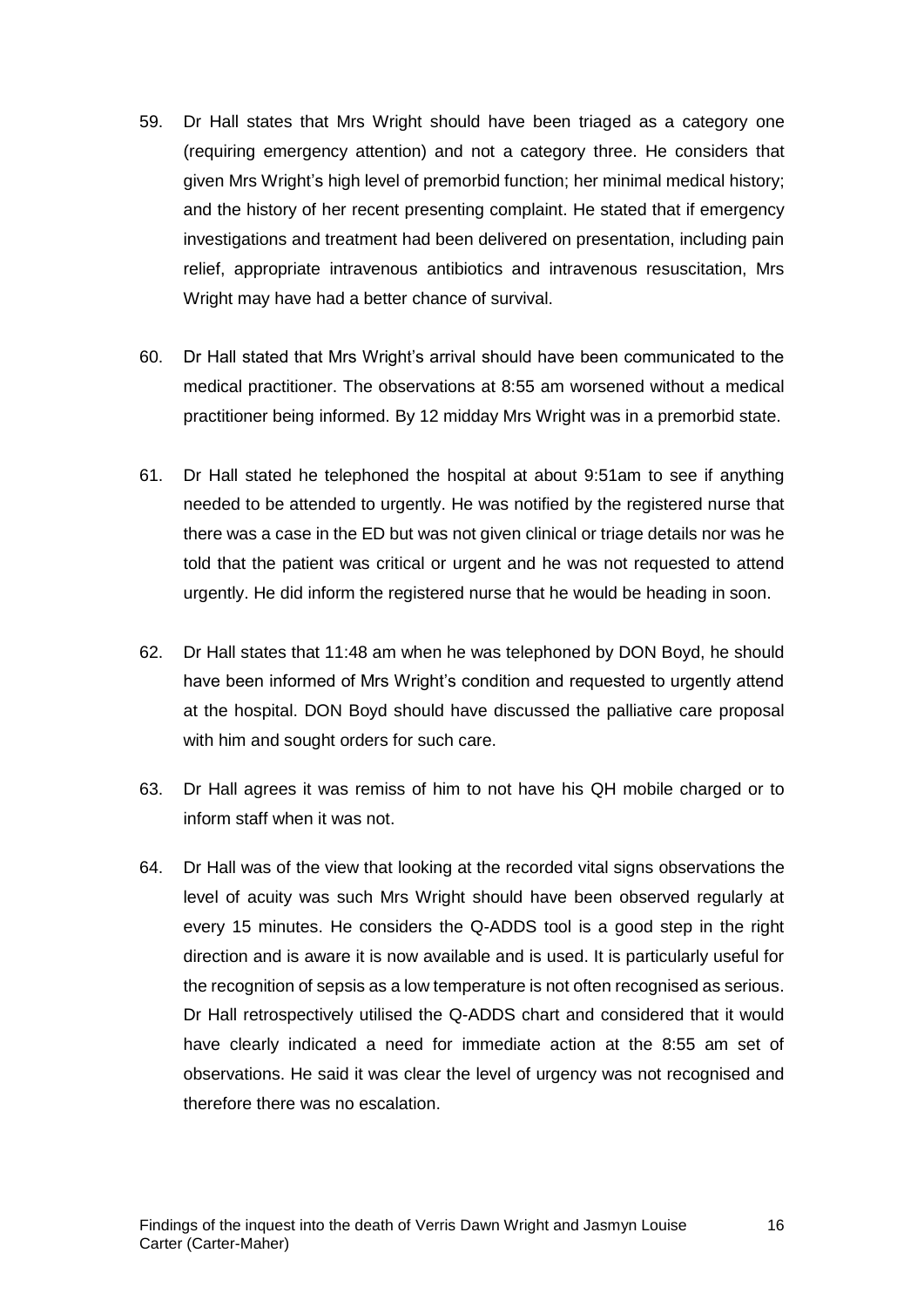#### <span id="page-17-0"></span>**Autopsy results for Mrs Wright**

65. Autopsy confirmed the immediate cause of death as septic shock, which is effectively very low blood pressure due to a severe infection. Signs of sepsis, which were exhibited at the hospital were low temperature, fast heart rate, fast respiratory rate and a high white blood cell count. There was no evidence at autopsy of a urinary tract infection. The underlying cause of Mrs Wright's infection was found at autopsy to be an obstruction in her small bowel, which led to a part of her bowel dying, which triggered an infection. The bowel obstruction was thought to have resulted from scarring present as a result of a previous operation to remove Mrs Wright's appendix. That procedure was apparently some time ago. At the time of her death, Mrs Wright was otherwise well and highly functioning both physically and cognitively for someone of her age, apart from taking some medication for high blood pressure.

#### <span id="page-17-1"></span>**Root Cause Analysis for Mrs Wright**

- 66. A Root Cause Analysis was conducted and completed on 24 March 2014. It concluded that Mrs Wright's condition worsened and she died prior to any treatment being commenced or a treatment plan being established. The RCA team found:
	- a) When Ms Wright presented to the hospital, her abnormal physiological observations and presenting symptoms were not recognised as a medical emergency;
	- b) A structured process was not used to communicate important clinical information. The gravity of the situation was not conveyed to a more experienced nurse clinician. This led to a delay in the review of a critically unwell patient and medical assistance was not urgently sought;
	- c) There was no response to calls made to the nominated contact phone number for medical assistance. There was only a single phone number on the published and available Contact List;
	- d) Importantly, the following recommendation was made (among others) with a completion date set at 30 September 2014:

"DDHHS mandates the implementation of the Emergency Department (ED) Queensland Adult Deterioration Detection System (Q ADDS) tool as a matter of urgency at the completion of the Statewide trial (finalised on 31 March 2014). In the interim, consideration be given to using the Q ADDS tool as an adjunct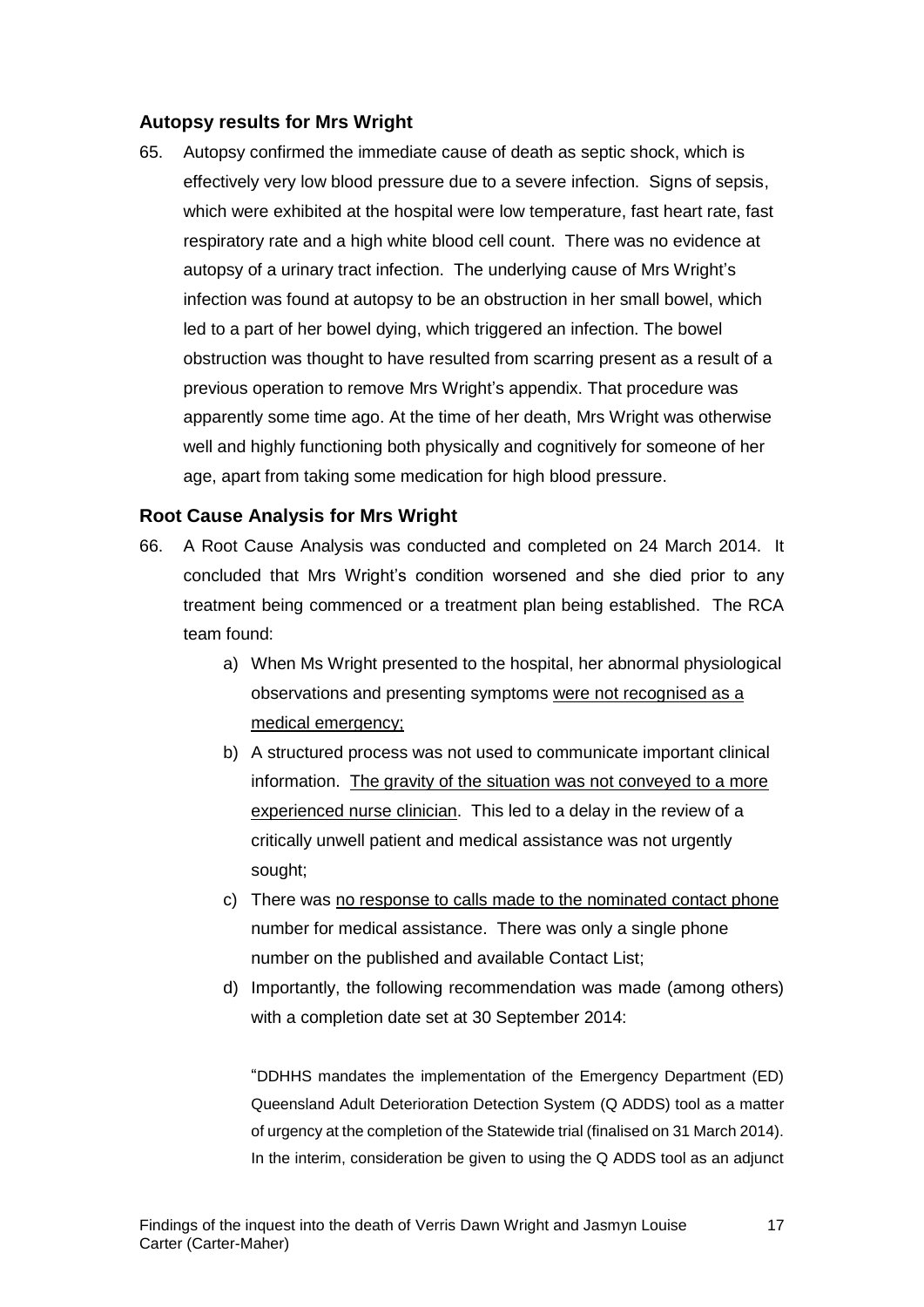to the Rural Emergency Flowchart when recording observations for patients presenting to the Emergency room at this facility."

# <span id="page-18-0"></span>**Circumstances of the death of Jasmyn Carter-Maher**

### *Summary of events*

- 67. Jasmyn was 17 years old when, on the morning of 3 August 2014, she was more groggy then usual and was complaining of a headache and aches in her arms and legs. She had played a game of Australian Rules Football the previous day. Jasmyn asked her mother to take her to the hospital. They presented to the Warwick Hospital Emergency Department at 2:30pm.
- 68. About one hour after Jasmyn presented to the ED there was a significant and unexplained drop in her blood pressure. This was in addition to the other symptoms she was experiencing. This drop in BP was recorded on the ED Q-ADDS tool and scored 'E' for emergency. The medical officer was notified of a 'low bp'. An emergency response was not activated but she was attended to by a doctor at 3:30pm. Jasmyn complained of soreness, dizziness and feeling unwell. She was given intravenous fluid and as there was no improvement, she was admitted so that further tests could be conducted and more fluids administered.
- 69. Despite the intervention of intravenous fluid administration, her recorded blood pressure actually worsened over the next four hours. This, combined with persistent tachycardia, profound lethargy, increasing fever, headache and absence of any urine output were symptoms clearly suggestive of an emerging septic shock.
- 70. At about 2:30am, the treating doctor was contacted by hospital staff about Jasmyn's deteriorating condition – her blood pressure had dropped and she had developed a rash. At approximately 3:10am Jasmyn went into cardiac arrest. CPR was commenced but ceased at 3:30am. The treating doctor at the time advised the likely cause of death to be meningococcal disease. This was confirmed at autopsy.

## *Evidence of Nursing and Medical Staff who attended*

71. RN Benkendorff was involved in the triage of Jasmyn at approximately 2:30 pm on 3 August 2014. She noted the history of Jasmyn having played football previous day and had felt dehydrated and had vomited once.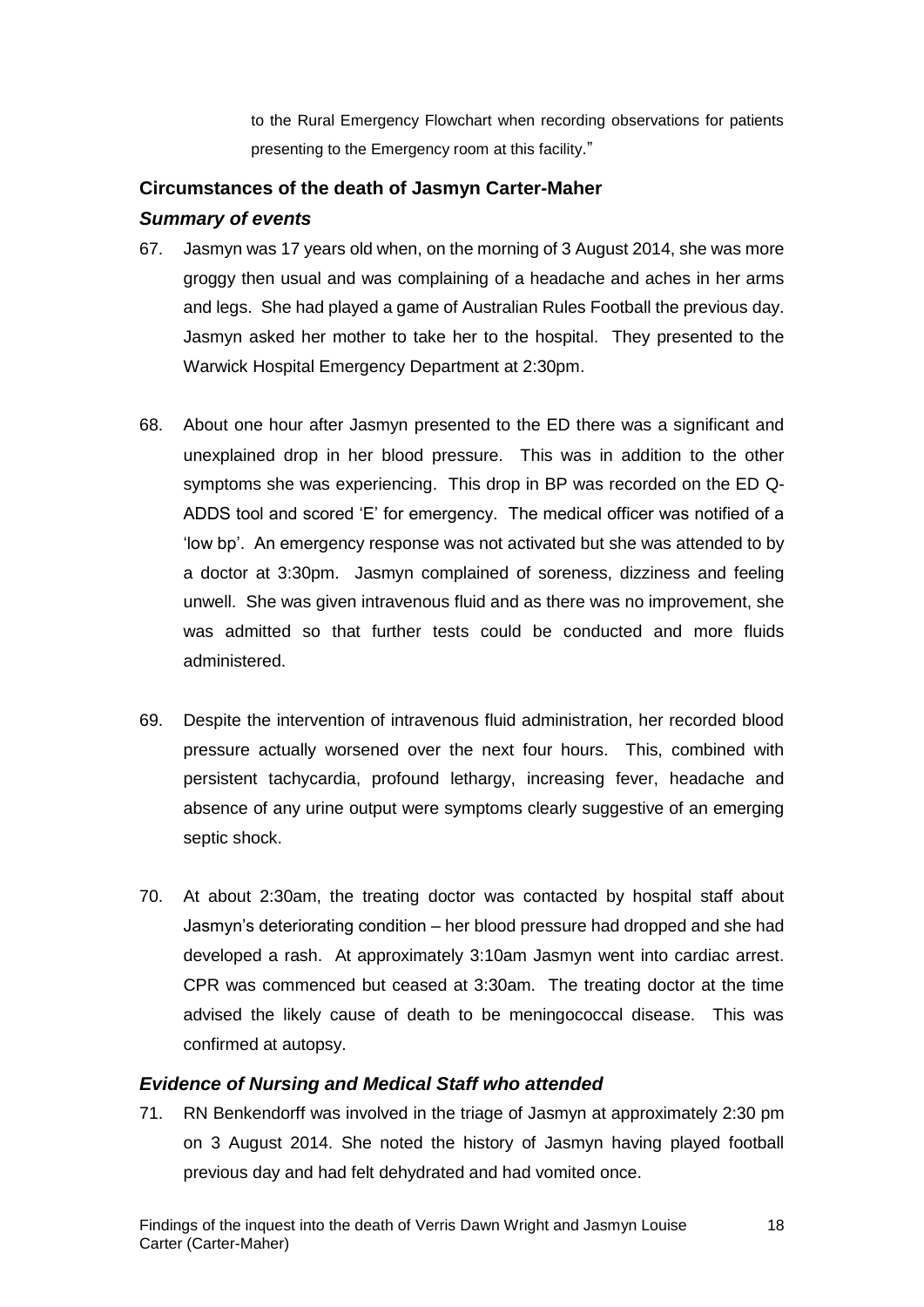- 72. RN Benkendorff completed her vital observations and recorded these on the ED Q-ADDS. The score at that time would have been a 1, requiring no specific action. Jasmyn's BP was 120/80. RN Benkendorff took no further part in the care. In evidence RN Benknedorff was shown the Q-ADDS chart showing the rapid change in BP an hour later. She stated this was recorded as an emergency situation and she would now institute a Code Blue and have the doctor called and attend. The tool was for her a guide but agreed it was mandated and empowered staff to escalate. In this situation she would have done more frequent observations if she was concerned.
- 73. The initial triage score completed by RN Benkendorff was 3 (she had written 4 but said she crossed it out immediately) but she stated to other staff members she was working with that she was bumping her up because she felt Jasmyn needed to be seen sooner rather than later. Jasmyn was seen by Dr Andrew Hughes within 10 minutes of triage which was well within the National Emergency Access Target (NEAT).
- 74. Dr Andrew Hughes is a Senior medical officer. Jasmyn presented at 2:30 pm and he saw her in the emergency department at 3:10 pm. He took a history from her. He saw no rash on her lower limbs and she made no complaint of a rash. She was febrile at 38.9°. He noted the description of playing football the night before and that she had developed a sore right head, right wrist, left forearm and left thigh. He arranged for plain x-rays to be taken the following day to exclude the possibility of injury given the history of playing football.
- 75. RN Victoria Moulder received a hand over at 2:30 pm. At 3:40 pm she came into the bay to assist and attended to Jasmyn. Jasmyn was tachycardic and hypotensive and febrile. Jasmyn was conversing and stated she still felt miserable after being given Stemetil and paracetamol. She was also texting on her telephone and talking to mother at the time.
- 76. RN Moulder took a set of observations and recorded these in the Q-ADDS chart. She noted she was febrile at 38.9. Her BP was 87/48 and on this basis she noted the Q-ADDS chart with an "E" for emergency. She did not complete an addition. After taking these observations she walked over and reported them to Dr Hughes who then joined her at the bedside. She says she showed Dr Hughes the Q-ADDS sheet and the change in BP. She stated she did not call a MET (medical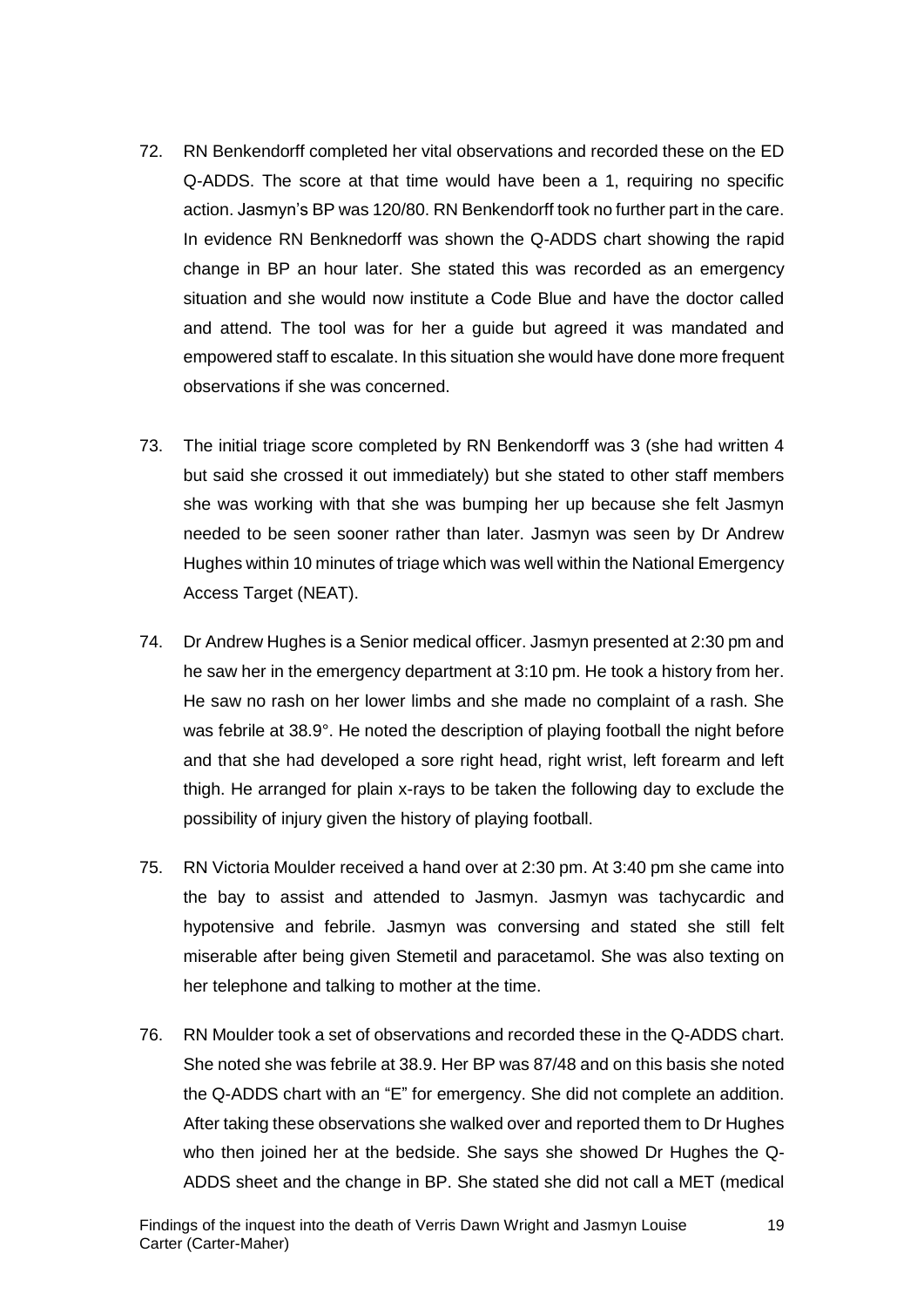emergency) as Dr Hughes was nearby and it was quicker to just get him to come to the bay. Dr Hughes ordered a further bolus of normal saline. At 4:55pm she administered IV fluids as ordered by Dr Hughes. Sometime after 5:00 pm a further bolus of intravenous saline was administered. The cannula was accidentally dislodged at this time.

- 77. Dr Hughes stated that in hindsight, and with the benefit of his knowledge now, this was a critical point as the low BP was not given as much credence as it should have been. He thought it was low but not outside into a critical range. He said with the benefit of further sepsis awareness training that a BP below 90 is not normal and he is aware further actions should have been contemplated.
- 78. RN Moulder agrees that the staff understood how to complete the Q-ADDS tool as it would visualise a trend and a cause of action but at the time it was not well understood what they should do next in the context of the practical difficulties in a rural hospital. She stated that since the RCA there has been a significant increase in nursing support, the Clinical Nurse or nurse manager has no patient load and this provides much safer options.
- 79. RN Jade Harmer was rostered on the shift commencing at 2 pm. The ED was full with all bays occupied and the waiting room had numerous patients waiting. She was aware that Jasmyn was given a triage category three and original observations were taken at 2:30 pm. At 3:00 pm she gave medication as prescribed by Dr Hughes including oral Stemetil and paracetamol. At approximately 6.00 pm Dr Hughes decided to admit her and he stated she would require another IV cannula to be inserted. Jasmyn was still stating she was feeling miserable.
- 80. RN Harmer took further observations at 6:45 pm. She recalls asking Jasmyn how she felt and she stated that she felt the same as before. She mentioned to Dr Hughes that her blood pressure was slightly lower than previously observed, however it was only a minor drop.
- 81. After the completion of the first examination by Dr Hughes, Jasmyn was complaining of being dizzy and nauseous and her blood pressure was reported as low. Dr Hughes agrees he was shown the Q-ADDS sheet. He prescribed intravenous IV fluids and ordered oral Stemetil and Panadol. After the IV fluids were completed her temperature decreased to 38°C. The IV line was removed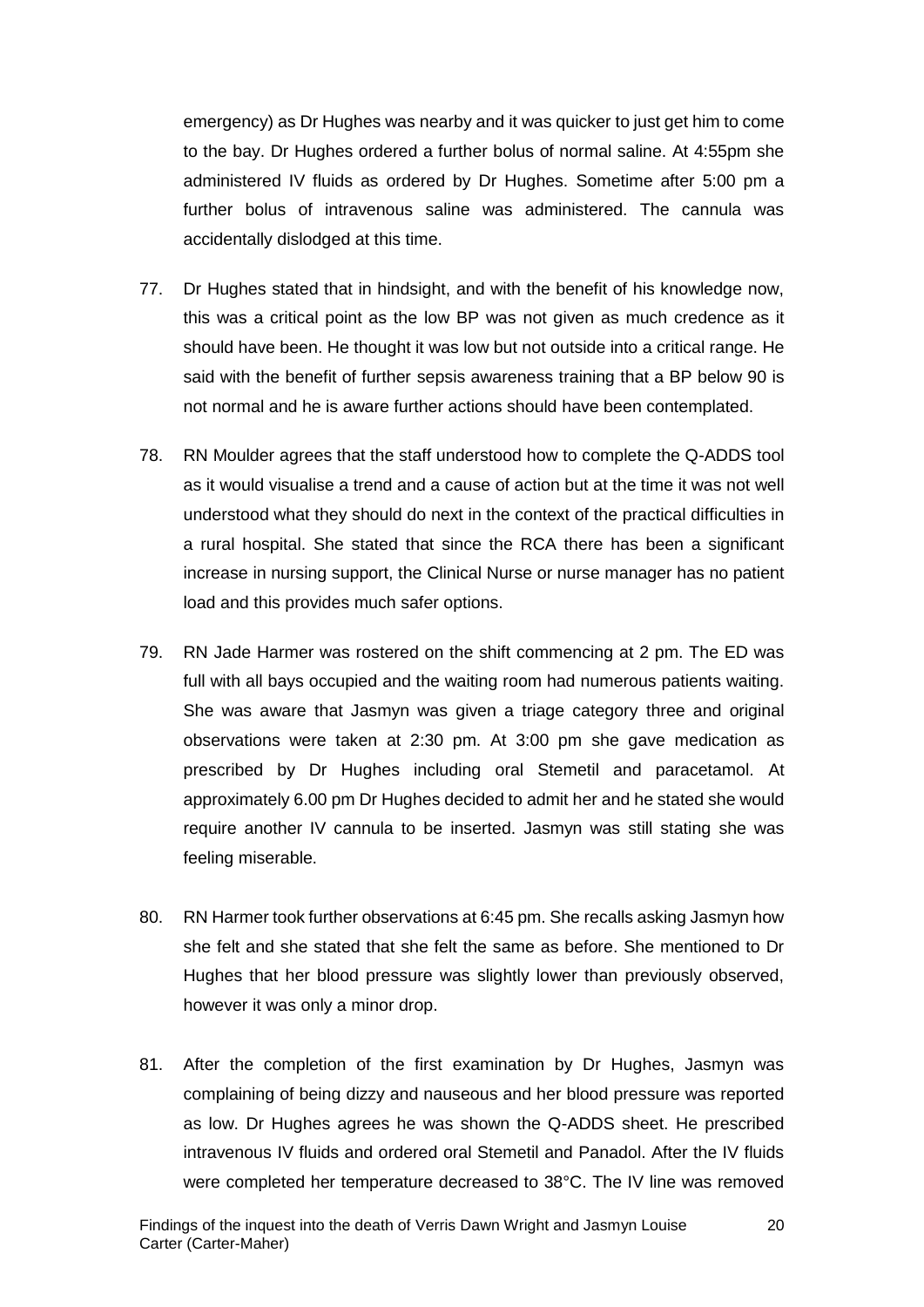in anticipation of her being discharged home. However, as she was still not feeling a lot better he asked for the cannulla to be reinstated and for her to be admitted to the ward with the intent of further IV fluids and observations.

- 82. Based on her history and symptoms Dr Hughes considered the cause of her nonspecific symptoms were likely to be a viral infection, possibly complicated by soft tissue trauma from her football game the night before. He ordered a full blood count and kidney and liver function tests, which were reported as being normal. He then attended to other patients. He did not observe her to vomit during the time she was in the ED. Of major significance he did not record an order for further fluids or specific observations in the chart at that time. Dr Hughes admitted this was a failing on his part as he had become distracted with other patients.
- 83. RN Julie Allridge was the Acting Clinical Nurse and in charge of the hospital at the time. She had her own patient load as well as management and administration duties. The hospital was busy that day. She was in the ED area at one point and she spoke to Jasmyn and her family at approximately 4:30 pm. She was not involved in Jasmyn's care and says she simply said hello to the family as she knew them from a previous presentation involving Jasmyn's brother who attended with concussion from a football game. At this stage Jasmyn appeared to be laughing and said she had been playing football.
- 84. She was not aware the patient had deteriorated during the shift but was aware she had been admitted to the ward with flulike symptoms after playing football. At that time she was stable.
- 85. When shown the QADDS chart for Jasmyn she agrees there should have been an escalation and a MET call based on the BP alone. She states that her practice would have been previously to have got the doctor to see to Jasmyn if such a set of circumstances occurred. Since the death she would now press the emergency buzzer.
- 86. She also explained that since the incident the CN in charge no longer has a patient load and is now available to assist other nurses and escalate where necessary. She agreed the issue identified in the RCA with respect to the Q-ADDS tool not being well understood was correct.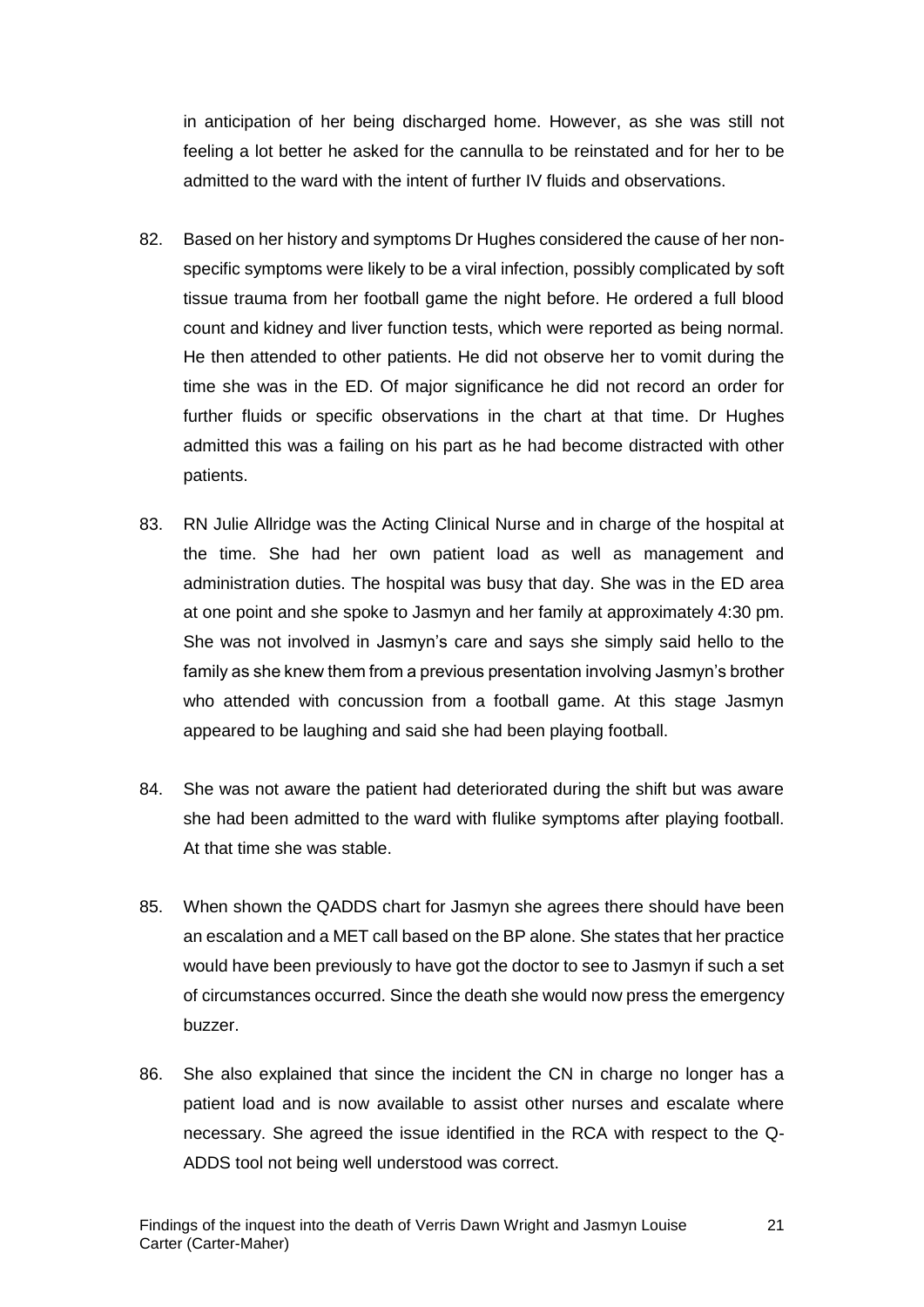- 87. RN Hamilton was rostered on the evening shift of 3 August. She received a handover about Jasmyn from the ED staff. RN Harmer says she gave a verbal handover at approximately 8 pm and mentioned to RN Hamilton that she had advised Dr Hughes there was a slight change in blood pressure. RN Hamilton commenced taking a set of observations, which she recorded on the Q-ADDS chart at 8:15 pm as follows:
	- temperature 36.7
	- pulse 99
	- respirations 18
	- oxygen saturation 98%,
	- blood pressure 77/41 and she was alert.
- 88. RN Hamilton asked if she felt dizzy and she replied that she was not dizzy but had a headache. RN Hamilton did not complete the score on the Q-ADDS form. It was her usual practice to always record the score. She knew that the blood pressure reading was in the purple area but instead of calling an emergency she decided to contact Dr Hughes because all her other observations were within normal limits, and Jasmyn was not unconscious or in pain.
- 89. At the time if she had called an emergency a Doctor, a registered nurse from emergency, the nurse in charge for the evening shift and a registered nurse from the ward upstairs would have responded.
- 90. RN Hamilton noted Dr Hughes had not written up further orders for intravenous fluids or analgesia. The standard observations for an admission to the general ward was "QID" (ie. usually at 6am, 11am, 3 pm and between 7 and 8 pm unless the Doctor ordered). It is now apparent this regime has changed for patients on admission to 4 hourly for the first 24 hours. In any event the next set of vital observations was not to be taken until 6 am. It is also apparent RN Hamilton completed the Integrated Care Plan which noted observations were standard.
- 91. RN Hamilton says she informed CN Alldridge of the fact no orders had been written up, although CN Alldridge says she has a very limited recollection of these conversations. CN Alldridge says she did not review the records and says no staff member spoke to her about Jasmyn. She states she has no recollection of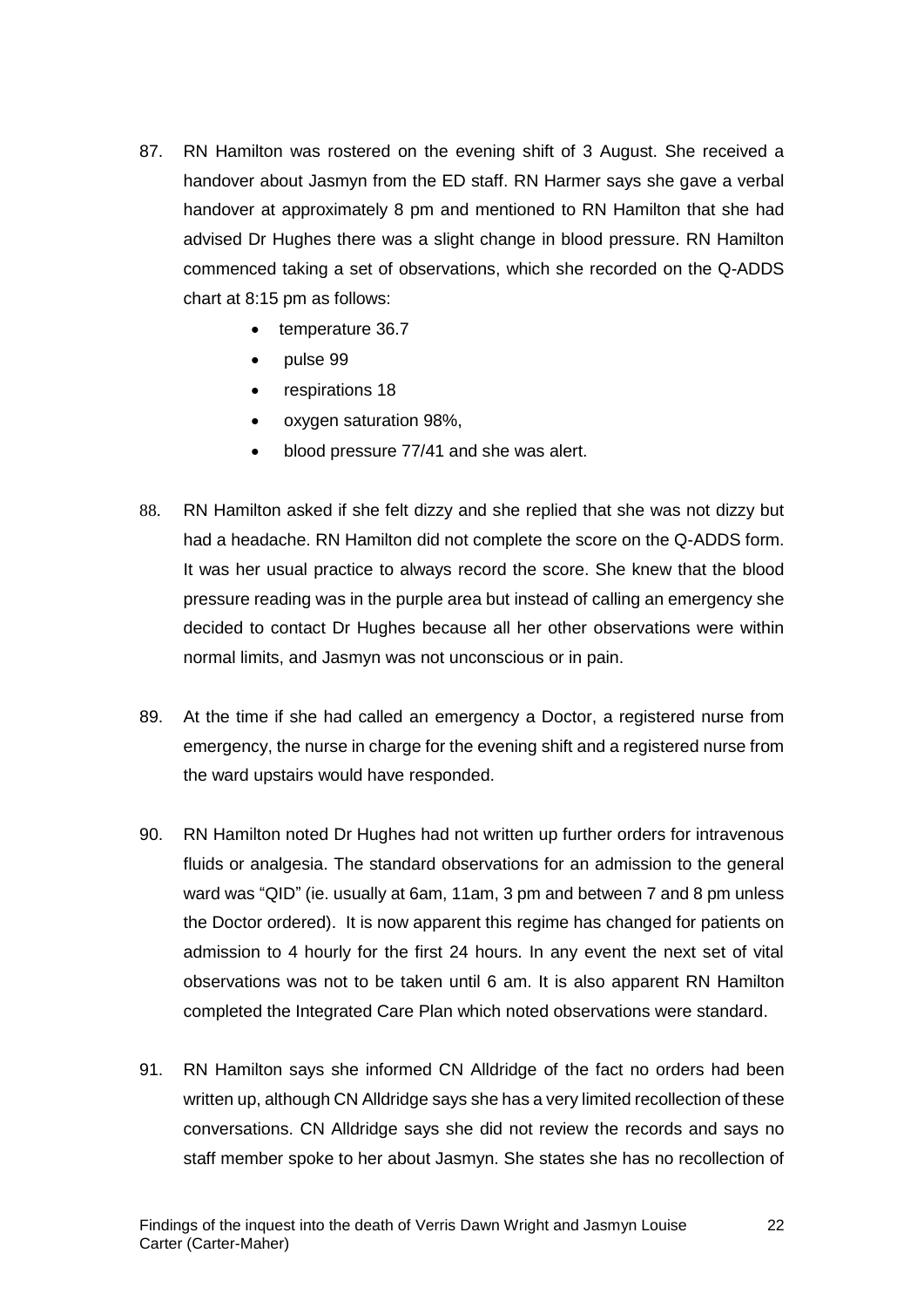RN Hamilton speaking to her about Jasmyn or reviewing her chart. She has some recollection of a reference to a fluids order for a patient but not specifically about Jasmyn or that it was about getting a fluids order.

- 92. RN Hamilton says she advised CN Alldridge she would contact Dr Hughes to advise him of Jasmyn's ongoing low blood pressure, to obtain both IV fluid and analgesia orders for the patient's future management.
- 93. RN Hamilton went to the ED to talk to Dr Hughes. She took the patient chart with her. She was informed Dr Hughes was not at the ED and she spoke to RN Harmer about the low blood pressure and pre-admission history. RN Harmer pointed out that the latest blood pressure reading was slightly higher than the last one taken in ED. Whilst in the ED RN Hamilton contacted Dr Hughes by telephone and advised him of Jasmyn's blood pressure and her concern that her BP was very low even though at the time she was asymptomatic. Dr Hughes ordered a bolus fluid load and then further IV fluid orders and oral analgesia. She wrote both these up in the ED. She then returned to the ward to check on Jasmyn and to let her know she had spoken to Dr Hughes and the plan to administer more IV fluids.
- 94. Dr Hughes agrees that at approximately 8:25 pm he was telephoned by RN Hamilton who told him that Jasmyn's observations were satisfactory but for her blood pressure, which had remained low. It was at that point that he realised he had not charted the ongoing fluids that he had intended to prescribe and requested RN Hamilton to administer a fluid bolus of 500 mls intravenously. He ordered further fluids to continue overnight to address her low blood pressure. He also ordered Panadol and ibuprofen, which are the medications he normally prescribed for pain relief and temperature on an as required (PRN) basis. It is apparent there were no discussions with Dr Hughes indicating that observations should be taken more regularly or to review Jasmyn's BP after the fluids may have expected to have an impact. Dr Hughes stated he did not specify for the BP to be checked or for him to be informed of the results, a matter which he will now have to live with.
- 95. Dr Hughes returned to the hospital to see another patient and later retired and went to bed. Dr Hughes stated in evidence that observations should have been ordered more frequently and there should have been a more urgent response at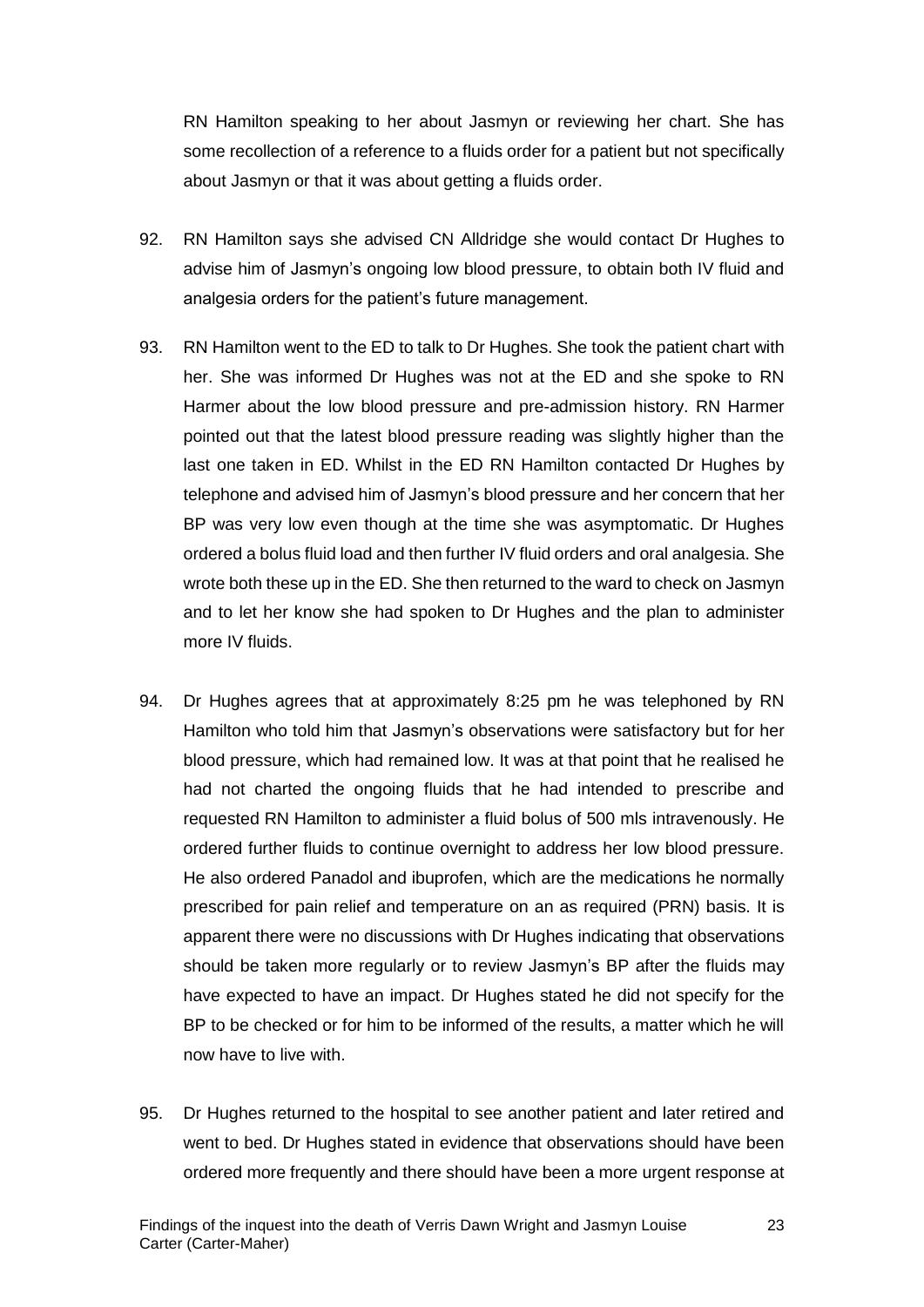8:25 pm. He also agrees he did not document any plan in the progress notes and this should have been done. The Integrated Care Plan is prepared by and for nursing staff but would reflect any plan documented by him in the progress notes.

- 96. RN Hamilton made an entry in the progress notes at 8:25 pm, which briefly documented Jasmyn's admission to the ward, that she had a low blood pressure and the fact she had telephoned Dr Hughes who gave the orders for further IV fluids overnight and oral analgesia. She states she advised CN Alldridge of the telephone discussion with Dr Hughes about recommencing IV fluids and these had commenced as ordered. She recalled having discussions CN Alldridge (which CN Alldridge does not recall) and they considered Jasmyn's history of generally being unwell and nauseated but given that she was young, fit and asymptomatic they formed the view that her low blood pressure and headache was due to her being dehydrated. Based on this they decided to wait to see if her blood pressure responded favourably to the fluid bolus currently being administered. The shift was very busy and the evening went very quickly.
- 97. RN Hamilton recorded on the intravenous and subcutaneous fluid order these orders. She intended to recheck Jasmyn's blood pressure after she received the first fluid load but when she went to do this Jasmyn was not in her bed and her mother told her she had gone to the bathroom.
- 98. At 10:15 pm RN Hamilton handed over to the on-coming night staff. In relation to Jasmyn she stated her history and reason for admission, her observations and in particular her low blood pressure and the fact that she was febrile in the ED. She also handed over the telephone contact with Dr Hughes and the orders given. Although she cannot specifically recall any of the details of the hand-over she believes she would have requested the oncoming staff to keep an eye on Jasmyn's blood pressure and temperature.
- 99. RN Alice Henderson was rostered on the night shift at 3 August. She recalled a handover for Jasmyn where it was reported her blood pressure was low and she had been fluey and felt unwell after playing a game of football the previous day. She does recall attending to Jasmyn at approximately 11pm. When she entered the room she found vomit on the floor near her bed. She had her torch and had a brief conversation with Jasmyn and asked if she needed something for the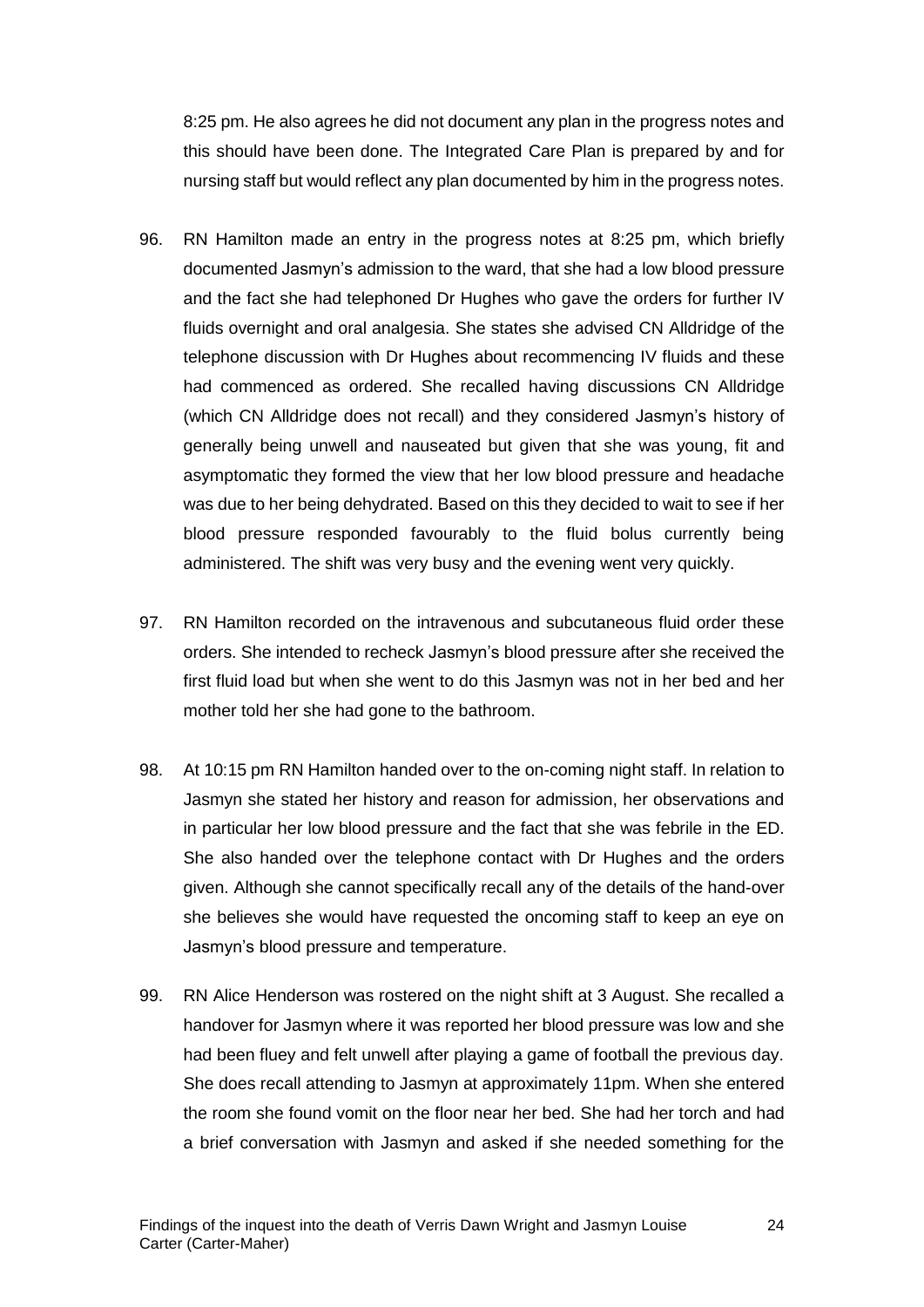nausea but she said she had already received something. RN Henderson did not notice anything abnormal about her.

- 100. RN Heather Donges was rostered on the night shift commencing at 10:15 pm. She was rostered in the ED but helped out in the ward when the ED was not busy. She was present during the ward handover and was informed Jasmyn had been admitted after feeling unwell after playing a game of football the day before and was complaining of a sore wrist, vomiting and generally feeling unwell. It was handed over that she had vomited and had a low blood pressure and that the "Doctor was aware" of this. She was also receiving intravenous therapy. After the handover RN Donges returned to the ED where she took over the care of two other patients. RN Donges became available to help in the ward at 10:50 pm. At approximately 11 pm EN Jemma Valentine mentioned Jasmyn had vomited.
- 101. EN Gemma Valentine had also commenced her shift at 10:15 pm. She spoke to Jasmyn at 11 pm who told her she was a bit cold and wanted another blanket. Jasmyn spoke normally and appeared oriented and alert. There was no purple rash. Approximately 40 minutes later Jasmyn pressed the buzzer and told EN Valentine she felt nauseous and was wanting something for nausea. She was alert and oriented and did not appear distressed. EN Valentine gave her 10 mg of Maxolon and noted this in the medication chart. She went back into the room and could hear her pump beeping and noticed vomit on the floor beside her bed. RN Henderson came into the room at the same time and they cleaned up. Jasmyn did not appear distressed and was alert and origin.
- 102. At approximately 1:00 am the nurse call buzzer was pressed by another patient in the same room and RN Donges (who knew Jasmyn and played on her same football team) recalls she passed by Jasmyn's bed and could see she appeared to be resting comfortably.
- 103. At approximately 1:30 am during regular rounding, EN Henderson observed Jasmyn lying on her bed with her breathing louder than it had been earlier. At 1:35 am Jasmyn pressed the buzzer and said that she was having trouble breathing. EN Henderson for the first time noticed small faint markings on her face and they appeared greyish in colour from the torch light. She immediately reported this to RN Donges as she was concerned about the breathing.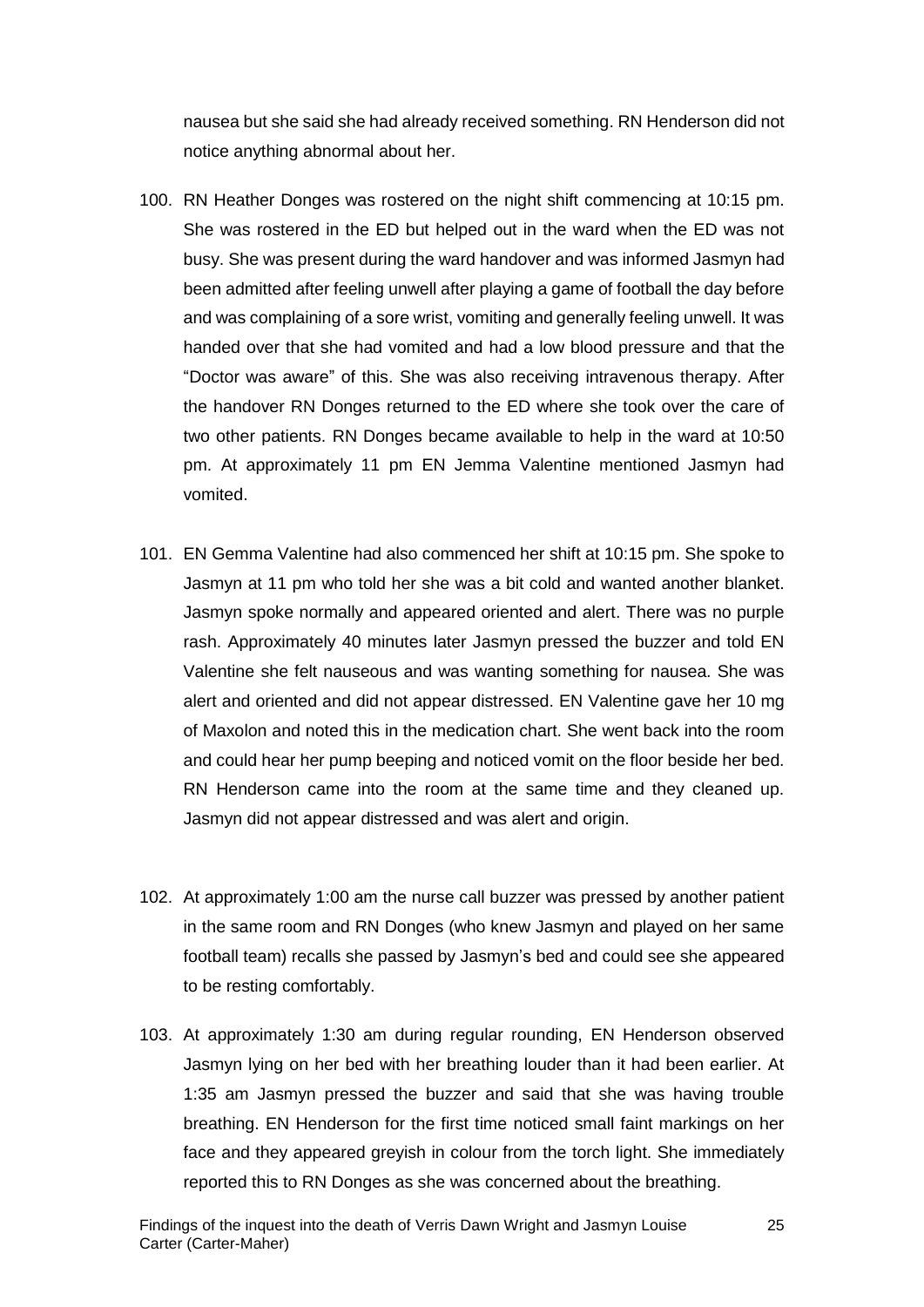- 104. RN Donges asked EN Henderson to notify RN Johnson as he was the nurse in charge of the ward. RN Johnson attended on the basis that Jasmyn was having trouble breathing and had developed some spots on her face. On examination he noted she was breathing rapidly and now had a rash on her face and abdominal area. RN Johnson telephoned Dr Hughes and was given orders to administer IV antibiotics and IV hydrocortisone and to call him back if she was not maintaining oxygen saturations above 90%. While administering medications her oxygen saturations were 70%. RN Donges then attended to Jasmyn and turned on the light over the bed. Jasmyn was very pale and her neck appeared swollen and she was concerned with her breathing. She also noted that her face, arms and torso were covered in purple red rash and Jasmyn was stating she could not breathe properly.
- 105. EN Henderson had returned at this stage and could also now see obvious purple patches on Jasmyn's abdomen, chest and neck. They started to take her vital signs and observations. Her oxygen saturations were reading in the 80s and she applied oxygen at 3 L/min. Her blood pressure was unable to be obtained by either machine or manually. Her oxygen saturations dropped to 70% and her temperature showed she was febrile. RN Donges then went to the nurse's station with the intention of telephoning Dr Hughes. RN Johnson was in the process of preparing the IV medications when she walked into the treatment room.
- 106. RN Johnson then attended with the IV antibiotics. EN Henderson expressed concerns on the basis that her respiratory rate was now 60 respirations per minute and her oxygen saturations were now in the 60s. RN Johnson asked her to tell RN Donges to call Dr Hughes. RN Donges rang Dr Hughes to ask him to come immediately and Dr Hughes stated he was coming quickly. When she returned Jasmyn appeared very distressed and continued to struggle to breathe on a re-breather mask.
- 107. The emergency trolley was now at the bed. Antibiotics were administered. Dr Hughes arrived and Jasmyn was appropriately moved to the ED. Jasmyn was placed in resuscitation bay but within two minutes of arrival she had a respiratory arrest and CPR was commenced. Jasmyn was intubated by Dr Hughes without sedation. Advanced resuscitation commenced. An attempt was made to connect to the retrieval team on teleconference but there was difficulty in connecting via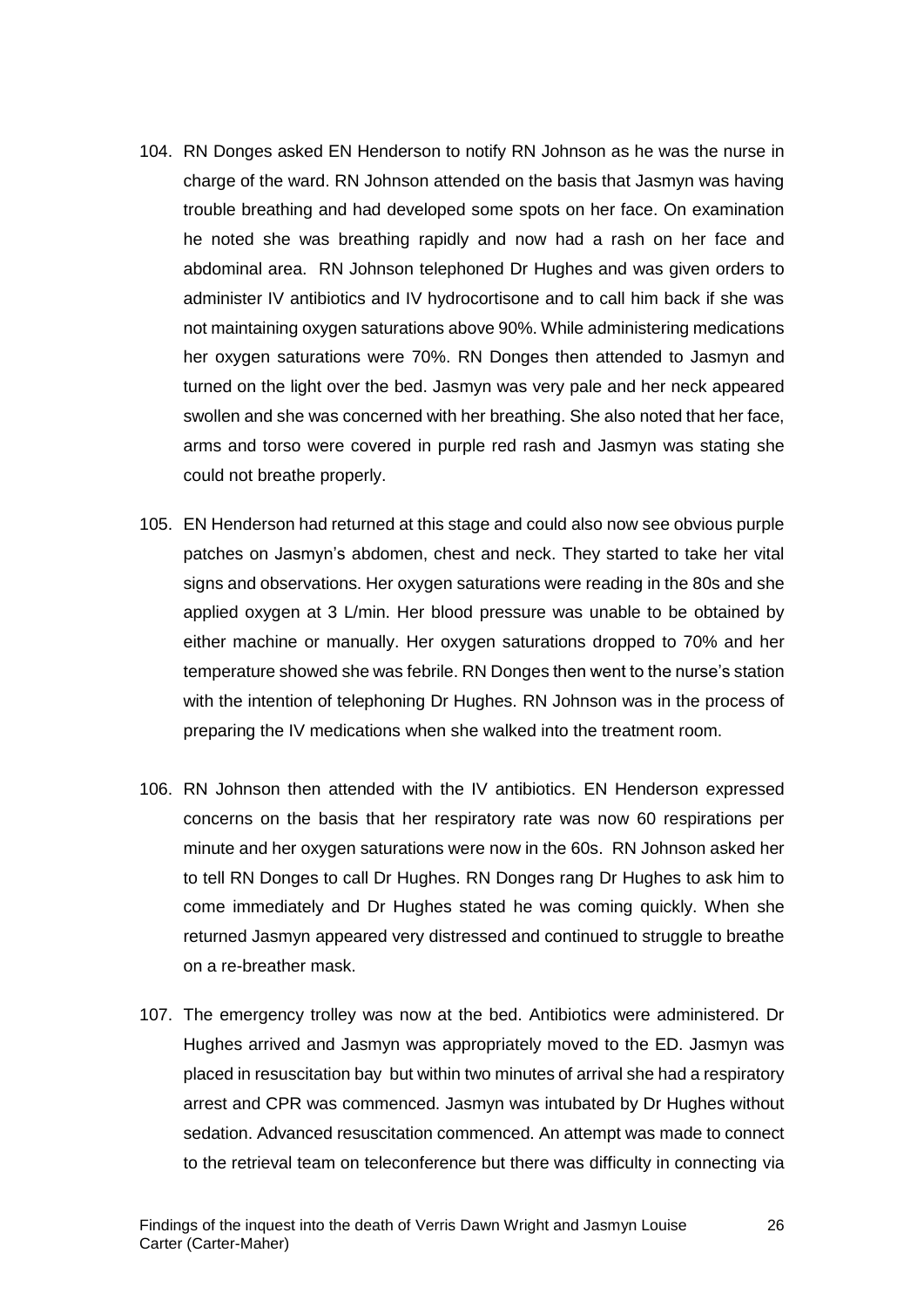teleconference and Dr Hughes phoned retrieval for advice. A decision was made to talk to the retrieval team first regarding any further treatment options before ceasing CPR.

- 108. Dr Hughes says he was telephoned at approximately 1:45 am by RN Johnson who informed him that Jasmyn was in respiratory distress and had developed a widespread purple rash. Based on this information he immediately realised that she must have meningococcal disease and he directed the administration of the celtriaoxone, penicillin and hydrocortisone all intravenously. He then consulted a reference text as to whether there was anything else that should be given. Dr Hughes stated he had only come across meningococcal cases three times in his 20 years in practice. Whilst doing this he was telephoned by nursing staff at approximately 1:55 am and informed that she was not maintaining oxygen saturations on high dose oxygen. He immediately attended at the hospital five minutes later. He then directed she be taken to the resuscitation bed in the emergency department and it was evident that Jasmyn was very unwell in respiratory distress with a whole of body purpuric rash. He sought assistance from Dr Ware who was at home. Jasmyn then went into respiratory arrest and they commenced CPR. He also telephoned the clinical coordinator to discuss what further treatment could be provided and he was advised to trial 50 mls of sodium bicarbonate which was administered intravenously. She showed no return of signs of life. The cardiac monitor was consistent with pulseless electrical activity, which has a very poor prognosis. Individual doses of adrenaline was given intravenously but she continued to show no further signs of life. Further resuscitative efforts were considered to be futile and Jasmyn was declared deceased at 3:27 am.
- 109. Of significant concern and distress for Jasmyn's mother is that no-one at the hospital telephoned her to tell her about the deterioration and the emergency until after Jasmyn had passed away.
- 110. Dr Hughes stated he had been briefed about the RCA recommendations. He agrees more observations should have been done but is uncertain as to whether if they would have resulted in a prompt to him to institute other treatment. Since this tragic death he said there has been an increase in nursing staffing and a doctor is on-site on most shifts.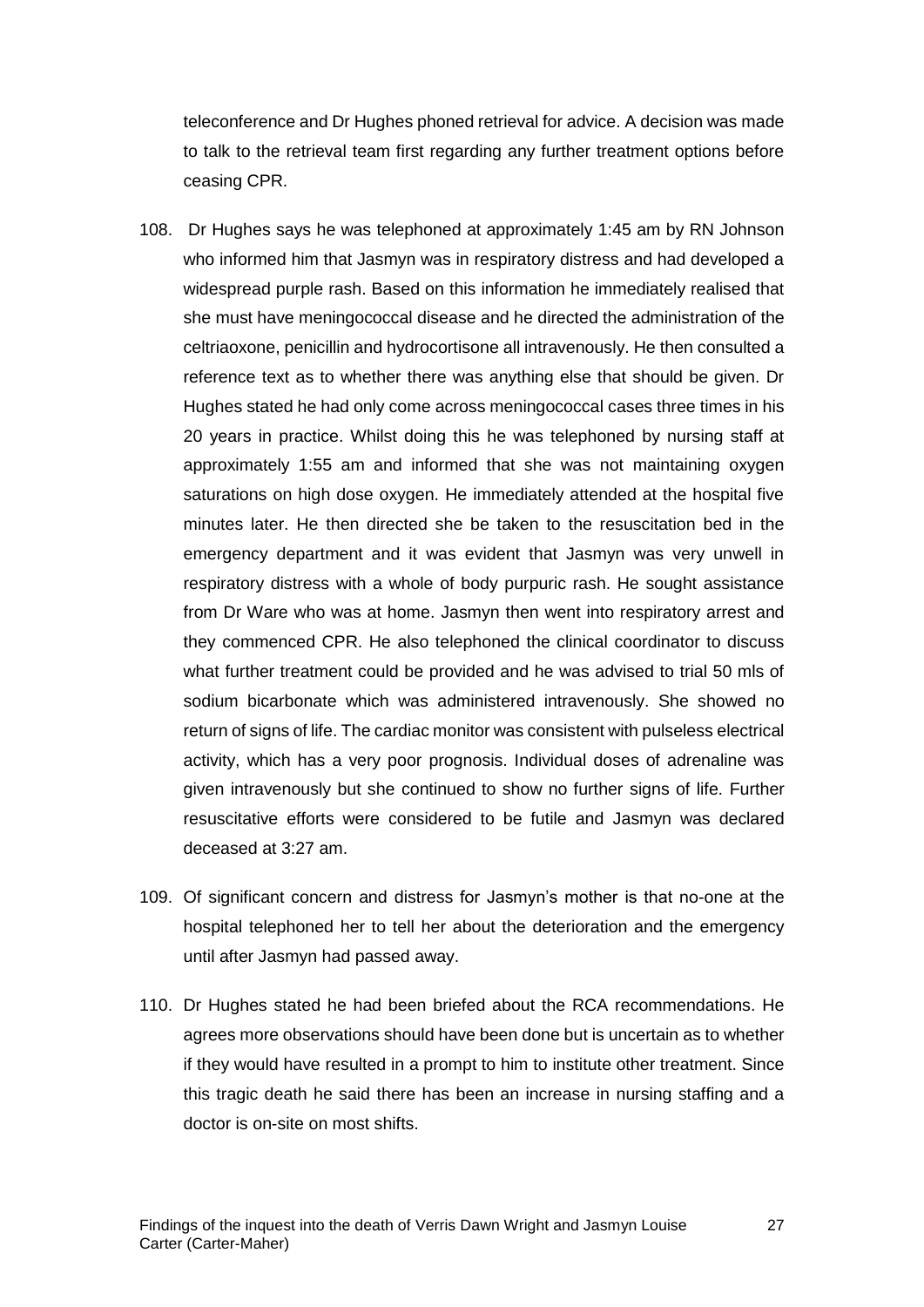111. Dr Hughes stated that meningococcal septicaemia never crossed his mind. His differential diagnosis was flu. There is a balance between the need to provide antibiotics and the well documented concerns about the overuse of antibiotics and the subsequent difficulties resulting from antibiotic resistant bacteria proliferating. He said that if Jasmyn had been given antibiotics on presentation it is entirely possible she could have survived but one can never know.

#### <span id="page-28-0"></span>**Autopsy results for Ms Carter (Carter-Maher)**

- 112. An external only autopsy examination was ordered, given the known clinical outcome. There was a macular rash all over the body along with haemorrhages in the eyes and oral mucosa. This was typically consistent with the clinical diagnosis of meningococcaemia.
- 113. CT scans of the body showed patchy pulmonary opacities, which may be consistent with pulmonary oedema or pneumonia or both. The bacterial nucleic acid test results confirmed the diagnosis of meningococcaemia.
- 114. Meningococcal septicaemia is a serious and deadly condition that can result from bacterium Neisseria Meningitides. Septicaemia happens when the bacteria enters the blood stream and multiplies uncontrollably, damaging the walls of the blood vessels and causes bleeding into the skin. Meningoccoccal septicaemia usually is associated with a purple to red rash. Septicaemia can lead to death even within a few hours.

## <span id="page-28-1"></span>**Root Cause Analysis for Ms Carter (Carter-Maher)**

- 115. A Root Cause Analysis was conducted and completed on 14 November 2014. The RCA team recognised that meningococcal can cause death within hours if not promptly recognised and treated. Atypical non-specific signs and symptoms make definitive diagnosis in the early stages difficult. The distinctive rash usually appears in the final stages; it usually represents disseminated intravascular coagulation and multi-organ failure.
- 116. Throughout the time that Jasmyn was admitted, a management plan was never established and documented. The RCA team identified several missed opportunities where Jasmyn could have been re-assessed:
	- From  $1540 1845$  whilst in the ED, abnormal physiological observations were clearly documented in the Q-ADDS tool as requiring the initiation of a medical emergency response;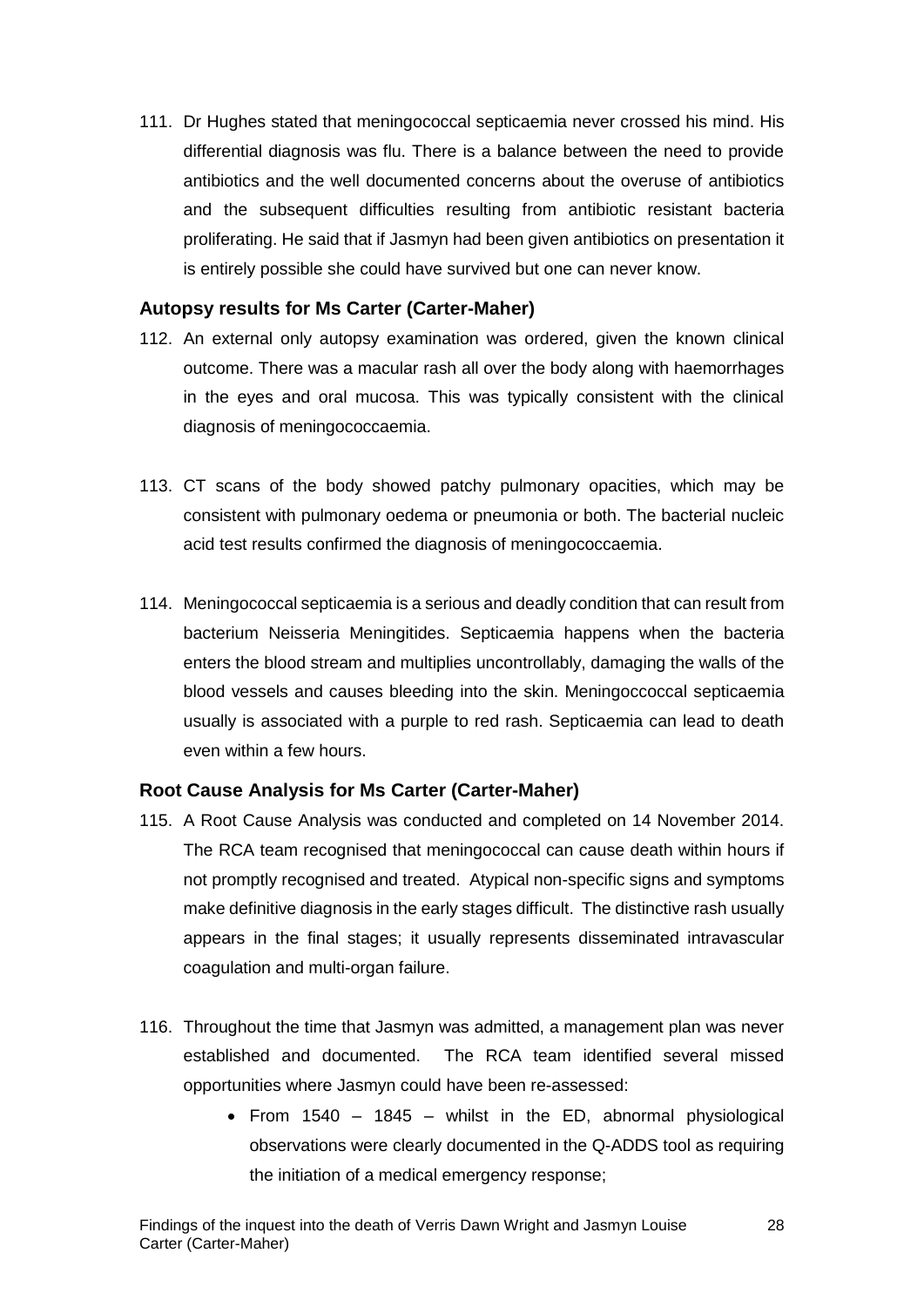- At 1950 there was a clinical handover of Jasmyn's case from ED to the ward;
- At 2015, on admission to the ward, there were clearly documented abnormal physiological observations that were persisting;
- At 2025 there was a phone call initiated by the nursing staff to the oncall medical officer;
- At 2140 an oral anti-emetic was administered;
- At 2215 a clinical handover occurred due to a change of shift;
- At 2240 there was a change of intravenous fluids;
- At 2300 there was vomit found on the floor beside Jasmyn's bed.
- 117. The RCA team identified that one hour after Jasmyn presented to the Emergency Department, in addition to the symptoms she complained of, there was a significant and unexplained drop in her recorded blood pressure. This was documented in the ED Q-ADDS observation tool and scored "E" for emergency. The medical officer was notified of a low blood pressure. An emergency response was not activated. Despite the intervention of intravenous fluid administration, Jasmyn's recorded blood pressure over the next four hours actually worsened. This, combined with persistent tachycardia, profound lethargy, increasing fever, headache and absence of any urine output were symptoms clearly suggestive of an emerging septic shock. While she was admitted for observation, a management plan was never established and documented.
- 118. The RCA report stated that had the required actions of the Q-ADDS tool been followed, Jasmyn might have received appropriate and timely treatment. The RCA team noted that the Q-ADDS tool was developed and designed specifically in response to human factors impacting on the recording and interpreting of physiological observations in detecting deterioration.
- 119. The RCA team found that it was apparent both the Q-ADDS and ED Q-ADDS tool were not well understood by clinicians, treated with indifference and seen as yet another document to complete. The implementation of Q-ADDS (2012) and ED Q-ADDS (2013-2014) appears to have focused on how to complete the tool rather than the multiple elements of clinical deterioration. It was apparent there was a loss of situational awareness and confirmation bias; clinicians formed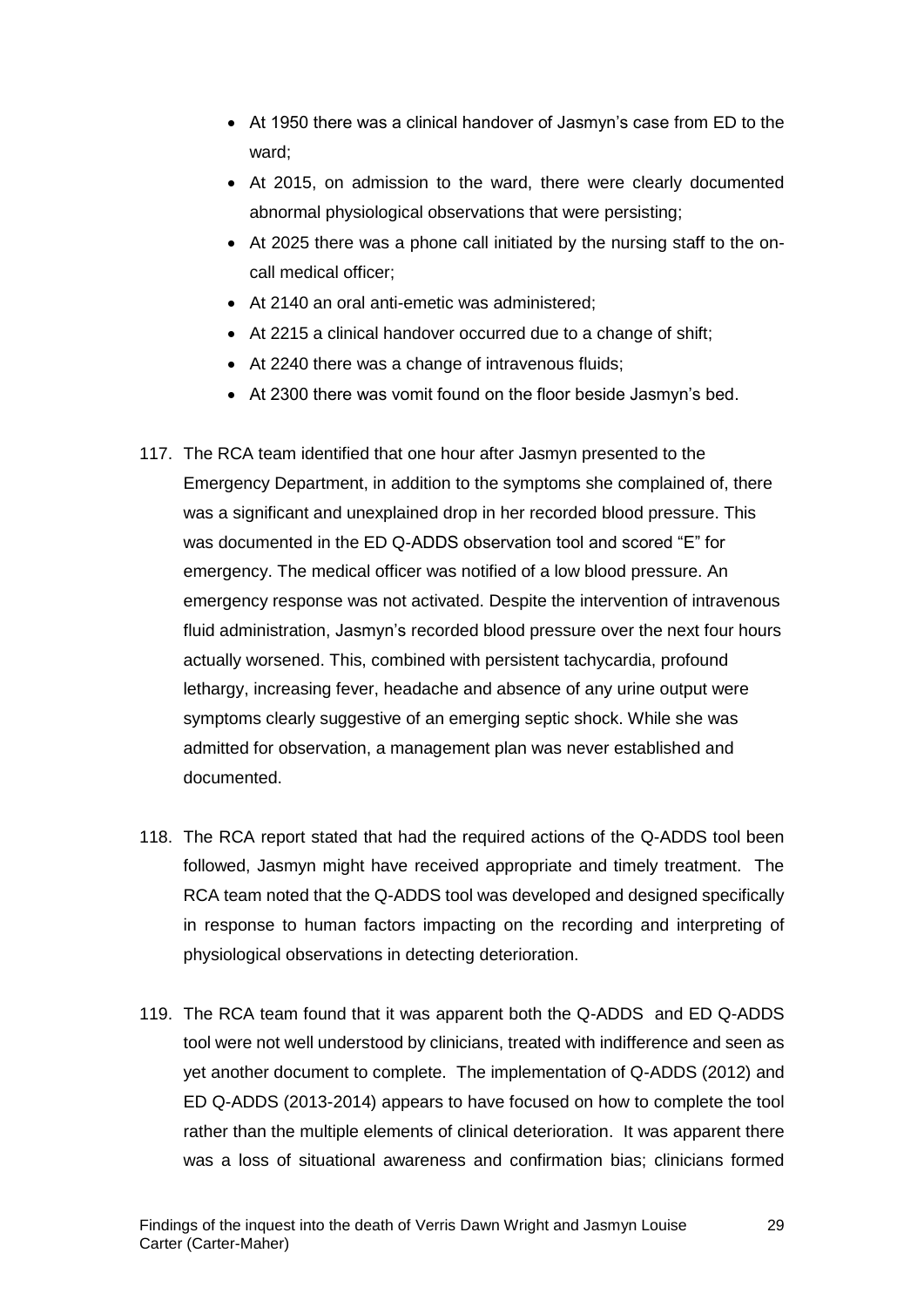subjective opinion individually and collectively as justification for the patient's symptoms and behaviour. There appears to have been a lack of critical thinking; clinicians were distracted completing numerous tasks associated with a patient admission, which for this patient seem superfluous. Care became task focused rather than patient centred. The RCA team was of the opinion the tragic outcome was most likely due to a series of individual errors and system errors. Individual errors were considered to be outside the scope of the report.

- 120. Contributing factors were identified by the RCA as being:
	- Sepsis was not considered as a possible cause of abnormal physiological observations
	- An admission management plan was never established
	- There was a culture of complacency and indifference towards established Tools (ED Q-ADDS and Q-ADDS observation charts)
	- Processes (SBAR comms, staff allocations, patient rounding and clinical handover)
	- Procedures (Code Blue Medical Emergency, Clinical Concern Escalation)
	- There was inadequate out of hours clinical supervision and support
- 121. Recommendations were made taking into account the continuing actions of DDHHS with respect to clinical deterioration. Those actions are:
	- An established 'Recognising and Responding to Clinical Deterioration Committee' that meets second monthly to monitor clinical incidents and provide direction regarding clinical deterioration related systems, process, resources and capacity
	- Monitoring of compliance with the use of Q-ADDS observation tool and a plan in the DDHHS S.A.F.E audit program to monitor compliance with the use of ED Q-ADDS observation tool
	- Clinical deterioration training resources are available on line and clinicians are provided with the opportunity to attend external and faceto-face programs. Requests the DDHHS Recognising and Responding Clinical Deterioration Committee to develop a sepsis awareness program and develop a competency base deterioration patient education module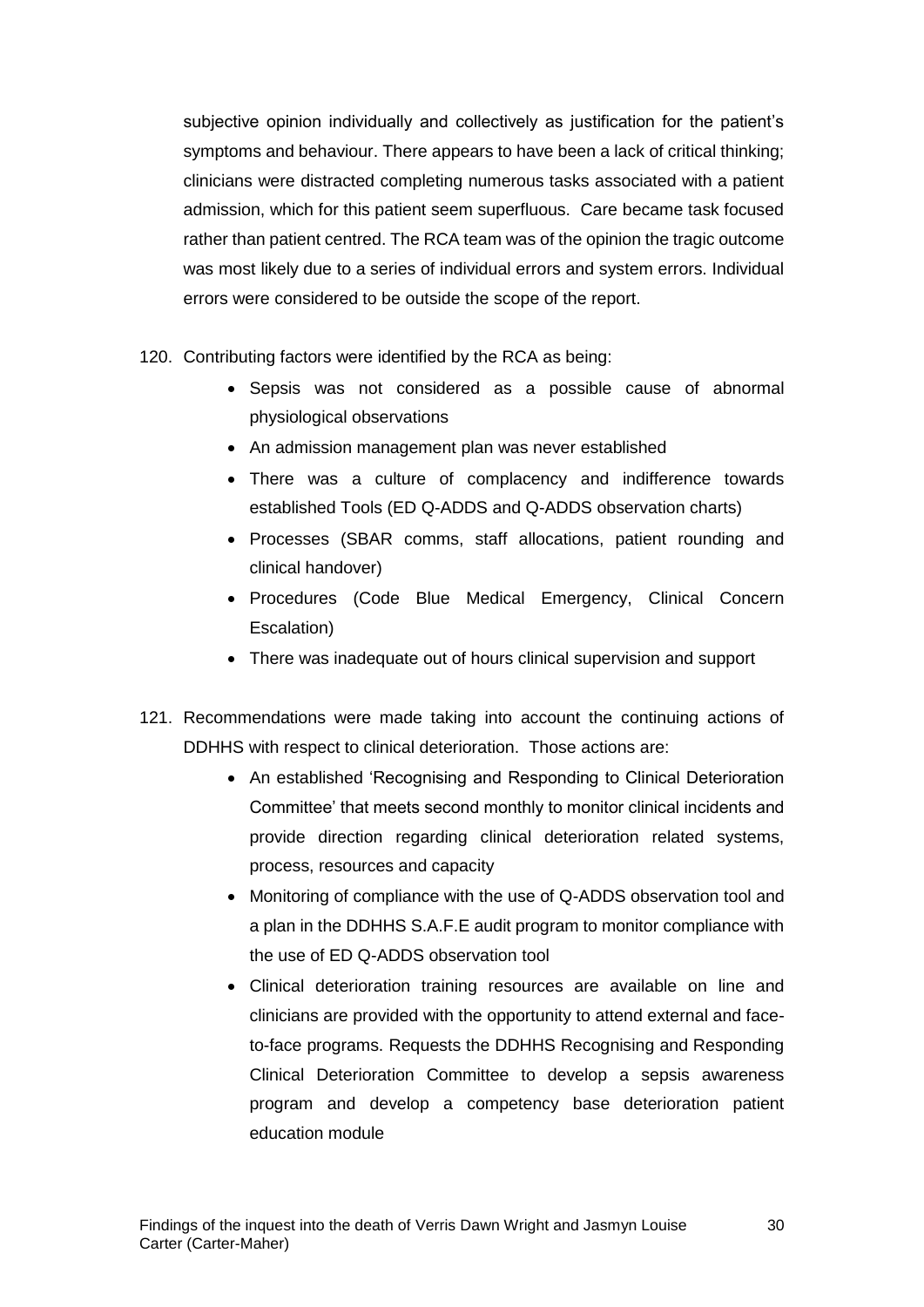- Inform facilities it is mandatory that all patients who are admitted to hospital must have a documented Admission Management Plan with clearly specified treatment and observation requirements
- Create a patient focused culture which includes clinician accountability for safe practice standards
- Review the arrangements for out of hours hospital supervision and clinical support with a Clinical Nurse allocated to this role on the nursing roster
- Review and restructure the model of care in emergency at this facility. This to include arrangements for:
	- o Determining how to manage the high volume of category 4 and category 5 presentations
	- o Providing additional medical officer resources to support out of business hours work activity
	- o Ensuring a competent experienced emergency nurse is rostered on all shifts across every 24 hour period
	- o Upgrading the existing rotational Clinical Nurse Monday Friday business hours position to a permanent Associate Nurse Unit Manager position as accountable for the day to day operations
	- o Rostering the nurse practitioner to known peak activity times
	- o Extending the existing Administration Officer hours to cover peak out of business hours work activity

## <span id="page-31-0"></span>**Implementation of RCA recommendations**

- 122. The General Manager Rural for DDHHS, Mr Michael Bishop provided a detailed statement as to the outcome of the implementation of all the recommendations made in both RCAs. He stated that all recommendations for that of Jasmyn's case had been implemented and all but one for those of Mrs Wright have been completed.
- 123. He stated that Q-ADDS was implemented as a matter of urgency so that there was a consistent approach taken across the district. He stated that Ryan's Rule had also been introduced as a matter of policy. He would expect and is more confident that now in similar situations the emergency buzzer would be pressed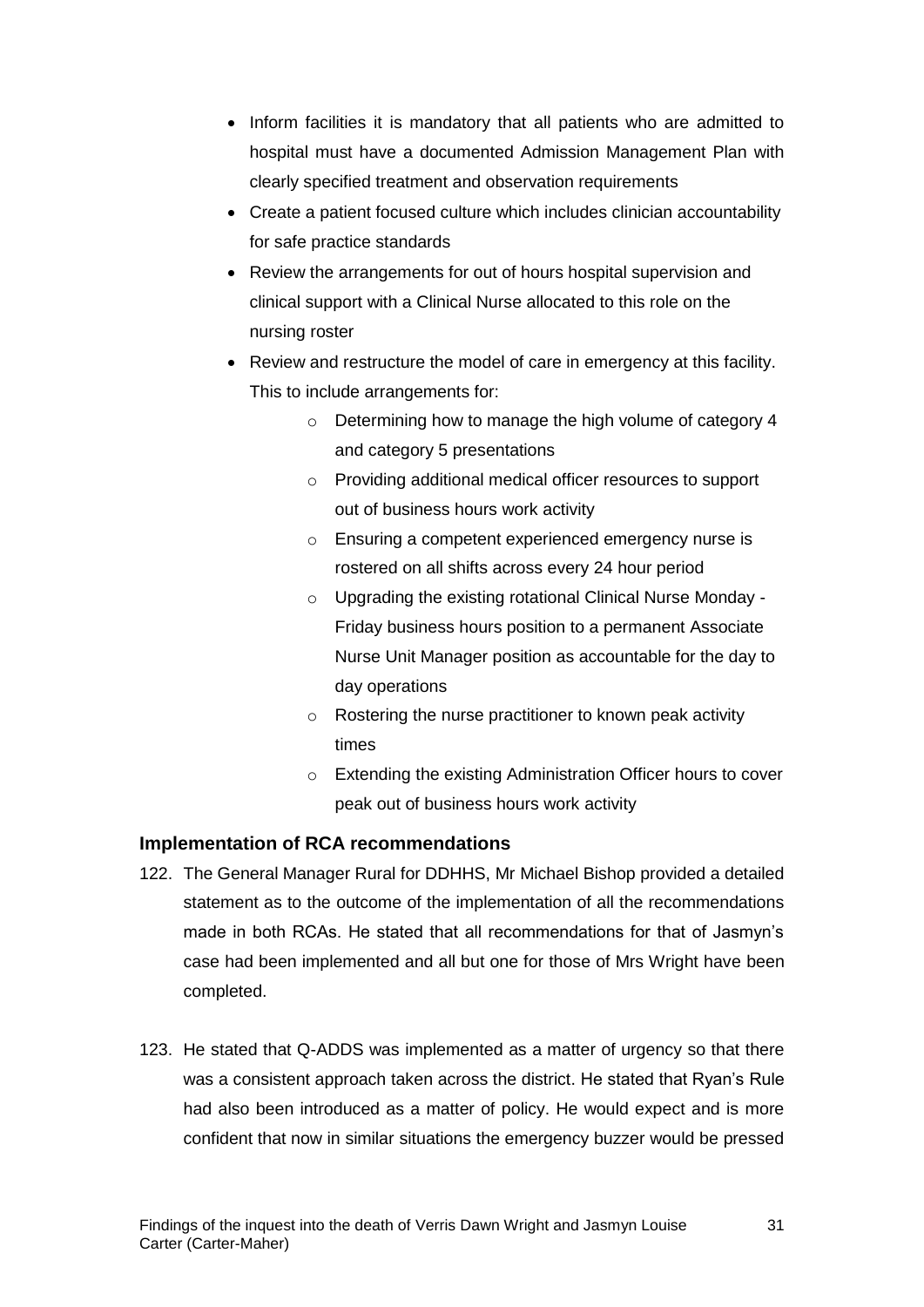and staff would now respond. This would result in an earlier and more formal reaction and escalation until the matter could be de-escalated.

- 124. Mr Bishop stated that there are now more nursing and administrative staff on each shift with the Clinical Nurse manager no longer having a patient load.
- 125. The one recommendation not yet completed in Mrs Wright's case was to review the existing model of care in the ED. The external review conducted recognised there were too many less critical patients attending the EDs and there have been efforts to have these dealt with by GPs or after hours so EDs are utilised for real emergencies. It was noted this recommendation was well advanced in completion which was due by 31 December 2015.

# <span id="page-32-0"></span>**Conclusions**

- 126. In reaching my conclusions it should be kept in mind that a coroner must not include in the findings or any comments or recommendations, statements that a person is or maybe guilty of an offence or is or maybe civilly liable for something.1 The focus is on discovering what happened, not on ascribing guilt, attributing blame or apportioning liability. The purpose is to inform the family and the public of how the death occurred with a view to reducing the likelihood of similar deaths.
- 127. If, from information obtained at an inquest or during the investigation, a coroner reasonably believes that the information may cause a disciplinary body for a person's profession or trade to inquire into or take steps in relation to the person's conduct, then the coroner may give that information to that body.
- 128. In most health care related adverse events there are usually contributory multifactorial issues and a combination of system and human errors. Poor communication, poor documentation and a lack of safeguards can result in poor decisions being made.
- 129. Mrs Wright died from septic shock due to a bowel obstruction which caused ischaemic bowel. She had probably been suffering from this condition, at least at an early stage, when she presented at Oakey Hospital on 24 December 2013.

l <sup>1</sup> s 45(5) *Coroners Act 2003*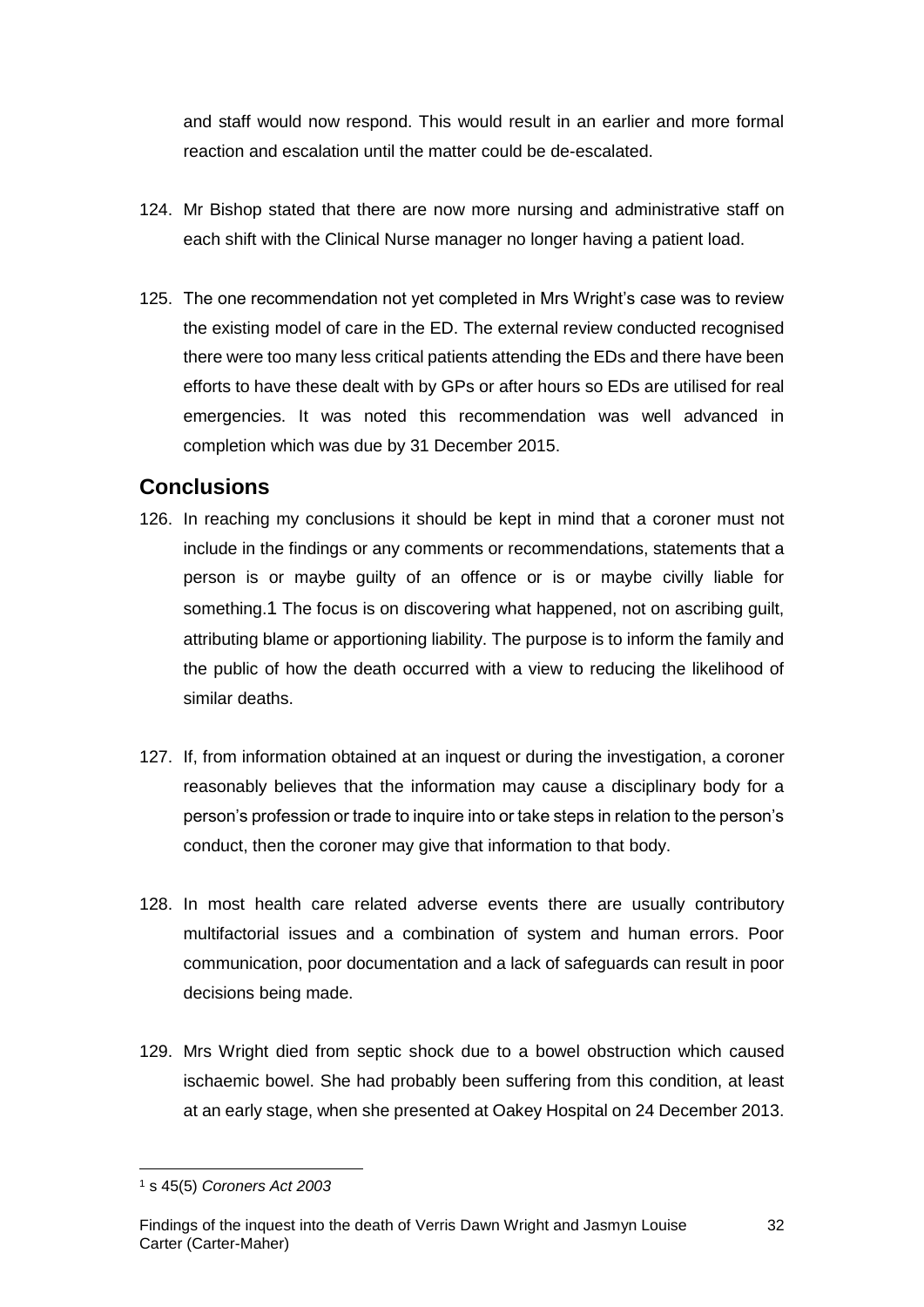Although there is no criticism of the treatment and review conducted on 24 December, in hindsight it was recognised that a planned x-ray should have been completed before she was discharged, which may have assisted in an earlier diagnosis.

- 130. When Mrs Wright was brought back by her family on 26 December 2013 she was not reviewed by a doctor nor was any treatment instituted and in a four hour period she deteriorated and died. There were a series of almost unbelievable errors, misunderstandings and miscommunications which contributed to this tragic set of events. The nurse looking after Mrs Wright had only one plan and that was for Mrs Wright to be reviewed by the on-call doctor, Dr Hall. She endeavoured to contact him on a number of occasions but his phone was not charged and he did not receive any messages.
- 131. The failure by Dr Hall to have his phone charged or to advise the hospital of an alternative telephone number was inexcusable, a matter appropriately acknowledged by the Darling Downs Hospital and Health District.
- 132. Nonetheless the nursing staff should have considered a plan B to appropriately escalate their concerns in the absence of medical staff. This failure was likely due to the fact the seriousness of Mrs Wright's condition was not recognised by nursing staff. There were a number of opportunities where this could have occurred. An earlier review and commencement of treatment may have resulted in a more favourable outcome for Mrs Wright.
- 133. Jasmyn Carter (Carter-Maher) was a young woman who died from a relatively rare and serious septic condition. If treated early death is not inevitable. Soon after she presented to Warwick Hospital she was observed to have an unexplained drop in her blood pressure. Although this was noted on an adult deterioration detection chart as warranting an emergency response, it was not immediately acted upon as such. Jasmyn was provided with some hydration treatment to see if this brought her blood pressure back to a normal range, but again due to a series of errors, misunderstandings and miscommunications no plan for more frequent observations and review by the on-call medical practitioner Dr Hughes was put in place.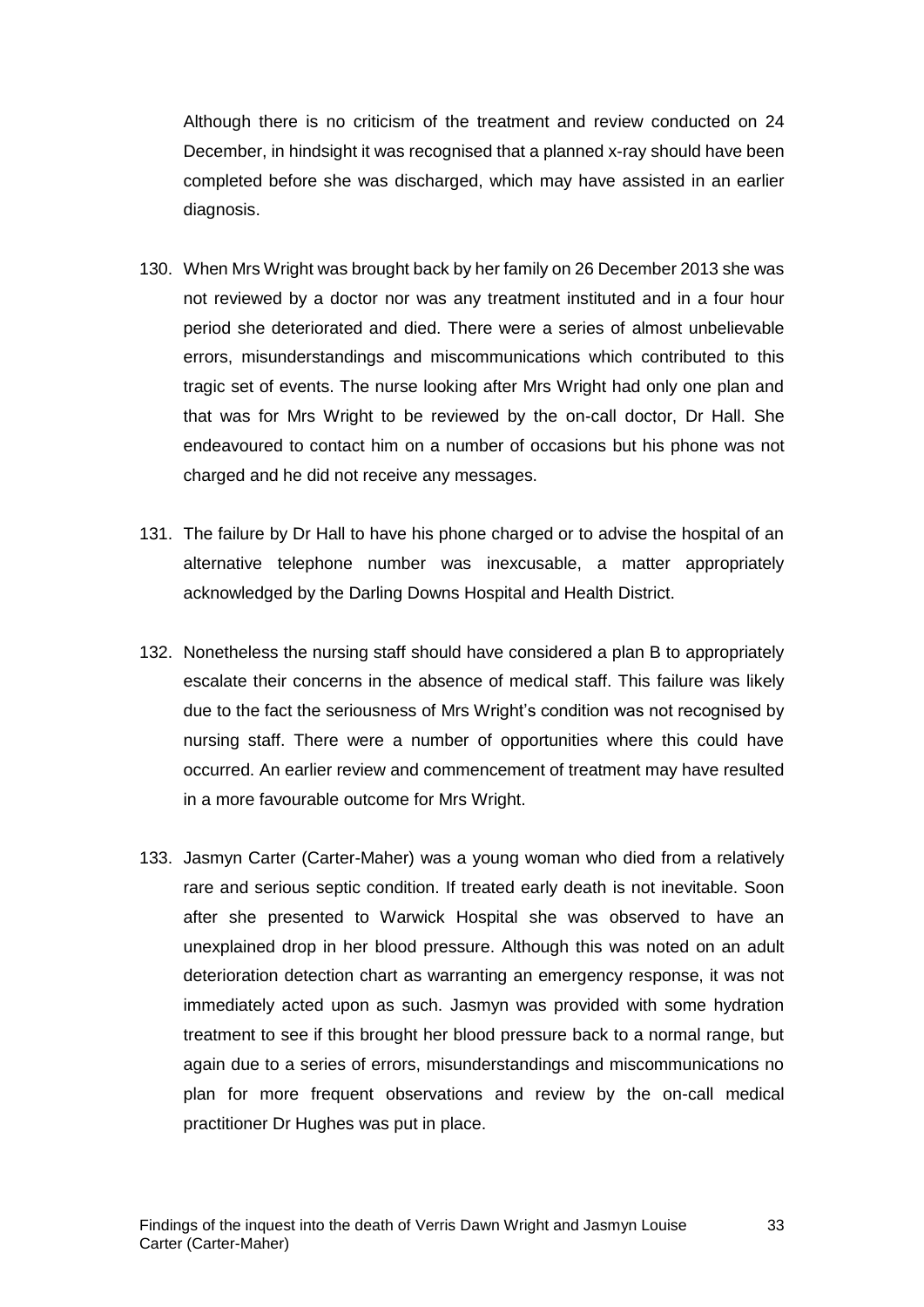- 134. As a result the signs of emerging sepsis, which no doubt would have become even more evident over the coming hours, were not recognised and acted upon. As a result appropriate and timely treatment was not instituted, which may have resulted in a better outcome.
- 135. The DDHHS conducted a timely and rigorous Root Cause Analysis for each case and has implemented a number of appropriate recommendations. Accordingly it is unnecessary to make any specific recommendations relating to each of the Hospitals. The DDHHS has taken each of these tragic cases very seriously and recognised a number of system and staffing issues which were contributory and have acted to address these.
- 136. On a wider basis is the issue identified for consideration in the inquest, being the implementation and utilisation of the Q-ADDS tool. In Mrs Wright's case the tool had not been implemented, but if it had, her case would have been identified for escalation. In Jasmyn's case it had been used but was not utilised for the purposes of escalation. This was recognised during the course of the RCA which found the tool was not well understood by clinical staff and treated with indifference and yet another document to complete.2 It was apparent from hearing from the medical and nursing staff that they now have a better understanding of the utility of the tool and would in future have escalated a similar case for more urgent review and treatment.
- 137. The Patient Safety Unit noted that a number of training exercises and courses including eLearning courses were set up to explain the purpose of the tools and the empowerment to escalate concerns about clinical deterioration to senior staff and the use of clinical handover tools such as Situation, Background, Assessment and Recommendation (SBAR) tools.
- 138. It is evident from Jasmyn's case and other cases referred to in the footnote above that hospital districts need to be vigilant regarding the education into and use of such early warning and response system (EWARS) tools and continue with the audit programs noted in the RCA recommendations.

l <sup>2</sup> Similar findings and comments to that effect were made by Coroner Bentley in the *Inquest into the deaths of GB Gulliver, JL Harrison & AM Morten* delivered 8 December 2014 where it was noted staff failed to utiise the ADDS tool and resulted in failures to recognise the severity of the patient's condition.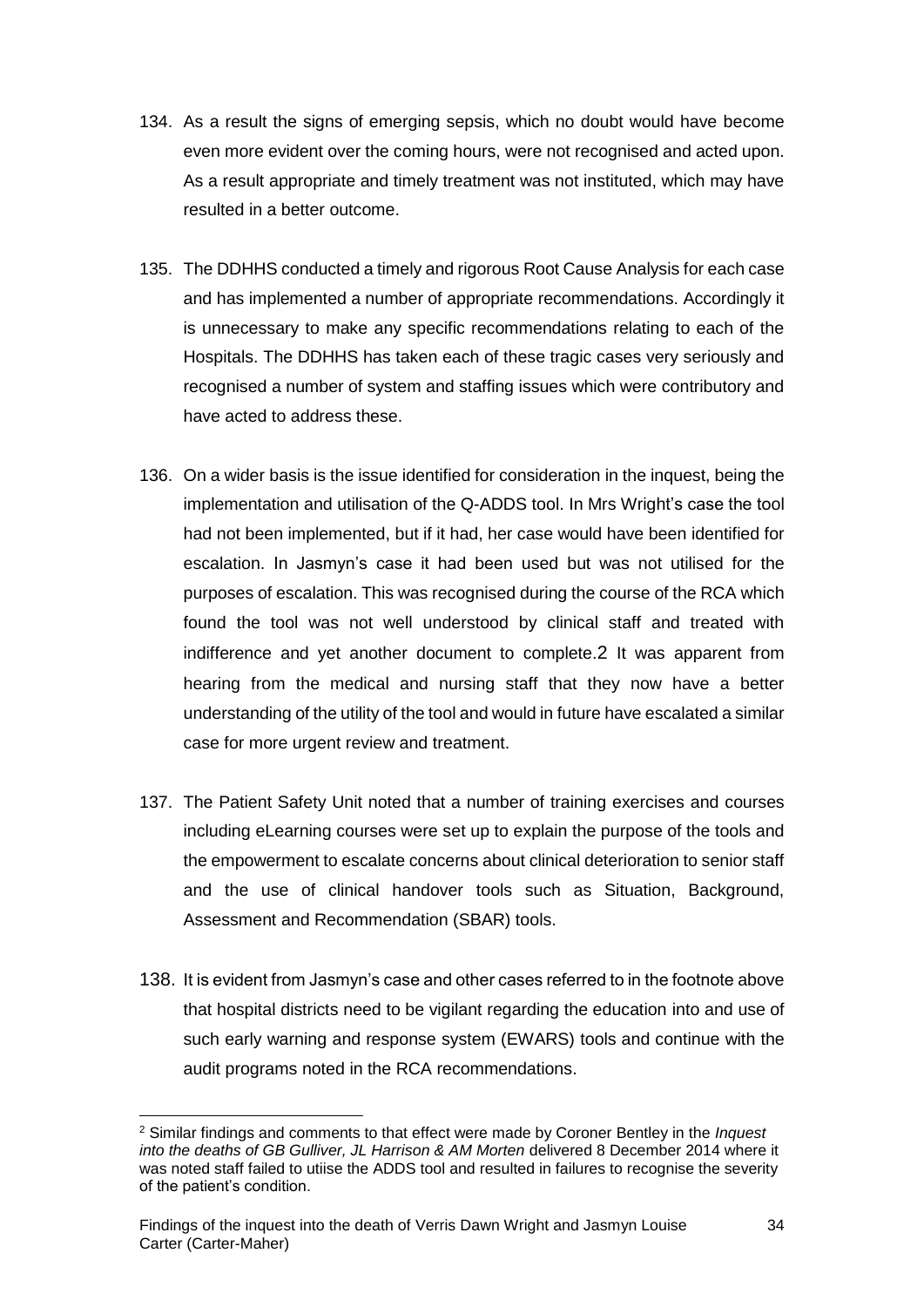# <span id="page-35-0"></span>**Findings required by s. 45**

**Identity of the deceased –** Verris Dawn Wright

**How she died – The Mrs** Wright attended Oakey Hospital on 26 December 2013. It is apparent she was suffering from a bowel obstruction. In a four hour period she deteriorated and died. In that four hour period, due to a series of errors and miscommunications, no medical practitioner reviewed her and no treatment was instituted by nursing staff. The seriousness of her condition was not recognised by nursing staff and hence treatment and review was not escalated at all. An earlier review and commencement of treatment may have resulted in a more favourable outcome.

| Place of death - | Oakey Hospital, Oakey |
|------------------|-----------------------|
|------------------|-----------------------|

**Date of death–** 26 December 2013

**Cause of death –** 1(a) Septic shock

1(b) Small bowel ischaemia

- 1(c) Small bowel obstruction
- 1(d) Band adhesion (previous appendicectomy
- 2 Coronary atherosclerosis

**Identity of the deceased –** Jasmyn Louise Carter (Carter-Maher)

**How she died –** Jasmyn presented to Warwick Hospital on 3 August 2014. Early in her presentation she was noted to have very low Blood Pressure. An observation chart and tool stipulated this was an emergency situation but this was not recognised or appreciated by nursing and medical staff. Due to a series of errors and miscommunication further and more frequent observations were not instituted resulting in a number of missed opportunities to review her condition and re-assess her. No management plan was written up or acted upon. This resulted in a failure to recognise signs of emerging septic shock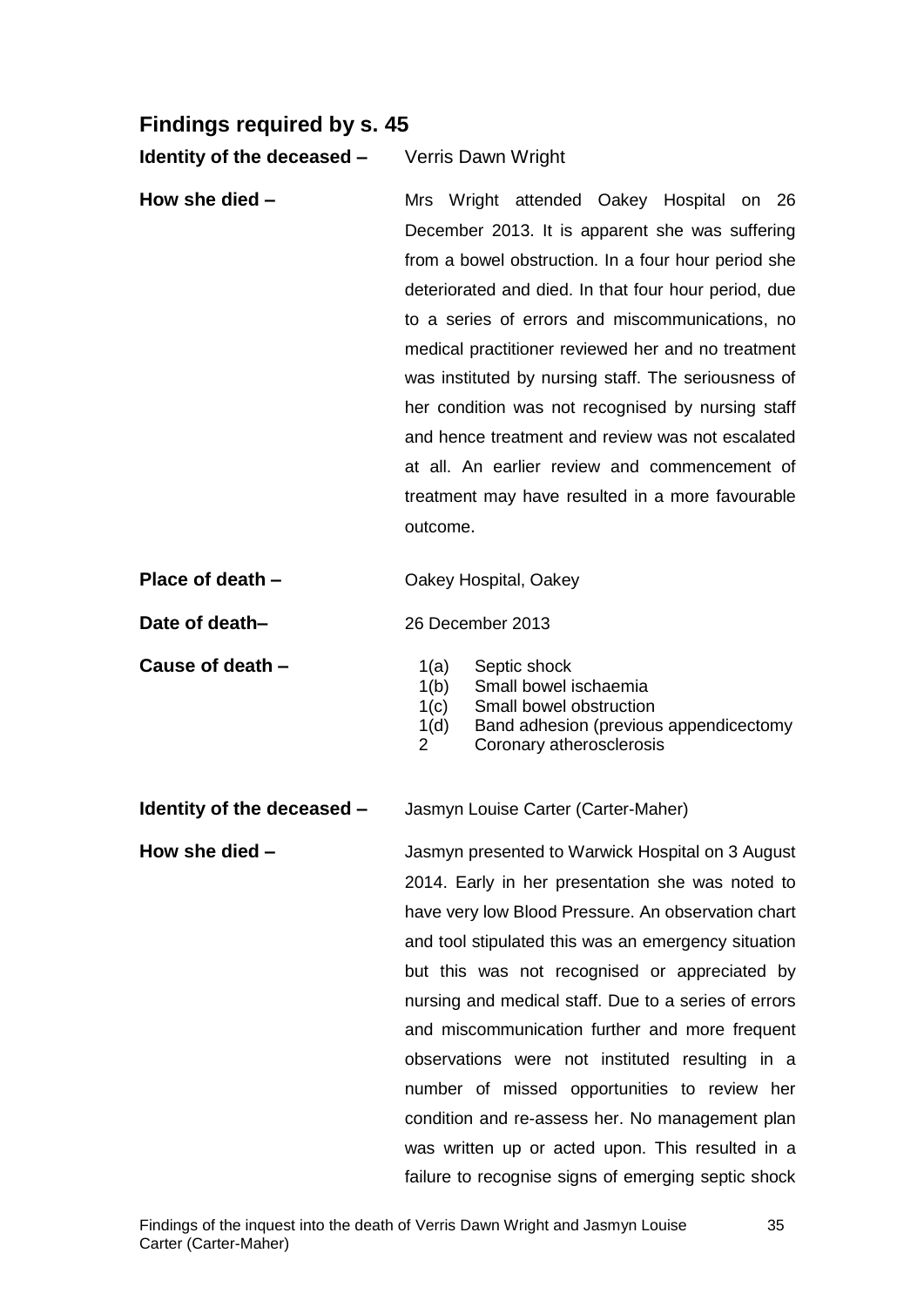|                    | and to institute appropriate and timely treatment |
|--------------------|---------------------------------------------------|
|                    | which may have changed the adverse outcome.       |
| Place of death $-$ | <b>Warwick Hospital, Warwick</b>                  |
| Date of death-     | 4 August 2014                                     |
| Cause of death $-$ | Meningococcal septicaemia<br>1(a)                 |

## <span id="page-36-0"></span>**Comments and recommendations**

- 139. Ms Robertson of the Patient Safety Unit in Queensland Health advised that a culture of complacency commonly exists around the adequate completion of EWARS. Staff may not take a complete set of observations and may not add up the scores for observations making the use of the EWARS sub-optimal and making it impossible for the EWARS to flag deterioration adequately. All of these issues were identified in Jasmyn's case and noted as an issue by Coroner Bentley in matters she heard late last year.3 Ms Robertson noted that research to identify sociocultural factors that may impact on this would be extremely valuable.
- 140. Ms Robertson also noted Q-ADDS has not yet been validated. This work is planned to be conducted in conjunction with Central Queensland University.
- 141. Accordingly it is recommended that Queensland Health provide sufficient funding to :
	- i. Conduct research into the validation of the Q-ADDS tool; and
	- ii. Conduct research to identify and address the sociocultural factors that influence compliance with existing hospital care escalation systems.
- 142. Of significant concern and distress for Jasmyn's mother was that no-one at the hospital telephoned her to tell her about Jasmyn's deterioration and the emergency situation until after Jasmyn had passed away.
- 143. Accordingly it is recommended that the DDHHS consider a protocol for advising family of the deterioration of a patient immediately upon staff becoming aware of

l

<sup>&</sup>lt;sup>3</sup> Inquest into the deaths of GB Gulliver, JL Harrison & AM Morten delivered 8 December 2014.